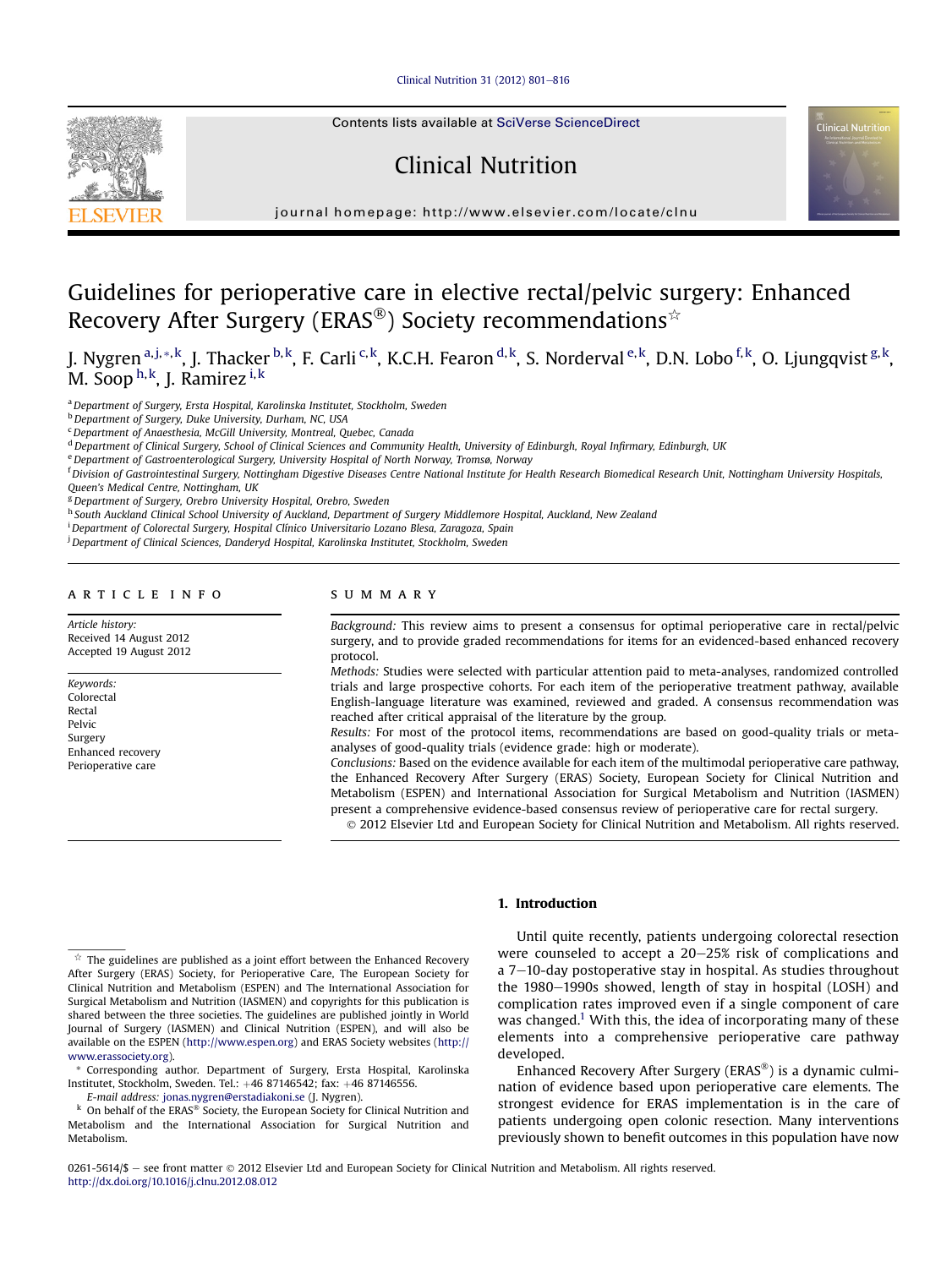<span id="page-1-0"></span>been successfully applied to laparoscopic colon resections, as well as to other surgical specialties such as urology, orthopedics, and gynecology[.2](#page-12-0)

Investigators studying the application of ERAS principles to colonic resections have acknowledged the difference between intra-abdominal large-bowel resections and pelvic surgery. Pelvic intestinal resections are fraught with higher complication rates, longer LOSH, and unique complications not seen in abdominal surgery. Because of this and a need to address the more common lower-bowel resections, the authors of ERAS studies have excluded patients undergoing rectal resection or treated pelvic resections as a subgroup. In several studies, rectal resections are included in the overall analysis of an ERAS protocol or component implementation, only to be excluded or discounted as a 'special consideration' group.

In the present work, the authors have specifically considered the application of ERAS principles to a special population of rectal resection patients. We define pelvic bowel procedures to include resections of the last  $12-15$  cm of the large bowel as measured from the anus, and/or those resections defined intraoperatively to be below the pelvic reflection. Through the application of these definitions, we have included resections that encompass the increased: difficulty of pelvic surgery compared with segmental colonic resections; operative times and use of retraction known to increase perioperative morbidity; risk to the pelvic structures (e.g., hypogastric nerves, ureters). Although all indications for pelvic resections were included in the literature search, mention of specific recommendations relative to the diagnosis is made if appropriate. For example, the use of laparoscopy for pelvic bowel malignancy is not as readily applied outside of a trial as opposed to commonly accepted laparoscopic resection for pelvic inflammatory bowel disease.

With recognition of the aspects of pelvic bowel surgery that are known to be more difficult and moribund than abdominal surgery, we critically reviewed and graded the evidence. These guidelines are a literature review with summary expert opinion regarding the application of ERAS principles to rectal resection. Many (but not all) ERAS protocol elements, as defined in colonic resection, have been applied successfully to rectal resection. [Table 1](#page-2-0) is an overview of the individual components of ERAS for colonic resection with explanations as to the applicability in rectal resection. While practical, a discussion of application of the individual elements may not be as important as the consideration of a paradigm shift. The true focus of ERAS, whether the application of interventions is to rectal resection or orthopedics, is the understanding and prevention of the causative factors of perioperative stress and loss of homeostasis. By considering the specific stress factors associated with rectal resection during our review of the literature, we have created guidelines to shift the paradigm of care of rectal resection patients and stimulate more studies to further this effort ([Table 2](#page-3-0)).

# 2. Methods

## 2.1. Literature search

The authors met in April 2011, and the topics for inclusion were agreed and allocated. The principal literature search utilised MEDLINE, Embase and Cochrane databases to identify relevant articles published between January 1966 and January 2012. Medical Subject Headings terms were used, as well as the accompanying entry terms for the patient group, interventions and outcomes. The selected key words were "rectum", "perioperative care", "enhanced recovery" and "fast track". There was no language restriction. Reference lists of all eligible articles were checked for other relevant studies. Conference proceedings were not searched. Expert contributions came from within the ERAS Society Working Party on Systematic Reviews.

# 2.2. Study selection

Titles and abstracts were screened by individual reviewers to identify potentially relevant articles. Discrepancies in judgement were resolved by the senior author and during committee meetings of the ERAS Society Working Party on Systematic Reviews. Reviews, case series, non-randomised and randomised control studies, meta-analyses and systematic reviews were considered for each individual topic.

### 2.3. Quality assessment and data analyses

The methodological quality of the included studies was assessed using the Cochrane checklist.<sup>[3](#page-12-0)</sup> The strength of evidence and conclusions were assessed and agreed by all authors in May 2012. Quality of evidence and recommendations were evaluated according to the Grading of Recommendations, Assessment, Development and Evaluation (GRADE) system. $4-7$  $4-7$  Quoting from the GRADE guidelines, $4$  the recommendations are given as follows: "strong recommendations indicate that the panel is confident that the desirable effects of adherence to a recommendation outweigh the undesirable effects". "Weak recommendations indicate that the desirable effects of adherence to a recommendation probably outweigh the undesirable effects, but the panel is less confident". Recommendations were based on quality of evidence ("high", "moderate", "low", "very low") but also on the balance between desirable and undesirable effects; and on values and preferences. $4$  The latter implies that, in some cases, strong recommendations could be reached from low-quality data and vice versa.

#### 3. Evidence base and recommendations–ERAS items

#### 3.1. Preoperative counselling

Preoperative counselling targeting expectations about surgical and anaesthetic procedures may diminish fear and anxiety and enhance postoperative recovery and discharge. $8-10$  $8-10$  Personal counselling, leaflets or multimedia information containing explanations of the procedure along with tasks that the patient should be encouraged to fulfil may improve perioperative feeding, early postoperative mobilisation, pain control, and respiratory physiotherapy; and hence reduce the prevalence of complications. $11-13$  $11-13$ Ideally, the patient should meet with the surgeon, anaesthetist and nurse. Patients destined for a diverting or permanent stoma should have a preadmission nursing visit regarding enterostomal therapy to better prepare them for the procedure and to reduce postoperative LOSH[.14](#page-12-0)

Summary and recommendation: patients should receive routine dedicated preoperative counselling. Evidence level: low. Recommendation grade: strong.

#### 3.2. Preoperative optimisation

Preoperative optimisation is a crucial step in major abdominal surgery and physiological preparation for surgery is important. Preoperative evaluation should be used to identify medical conditions and risk factors for postoperative morbidity and mortality. Optimisation of anaemia, diabetes mellitus (DM) and hypertension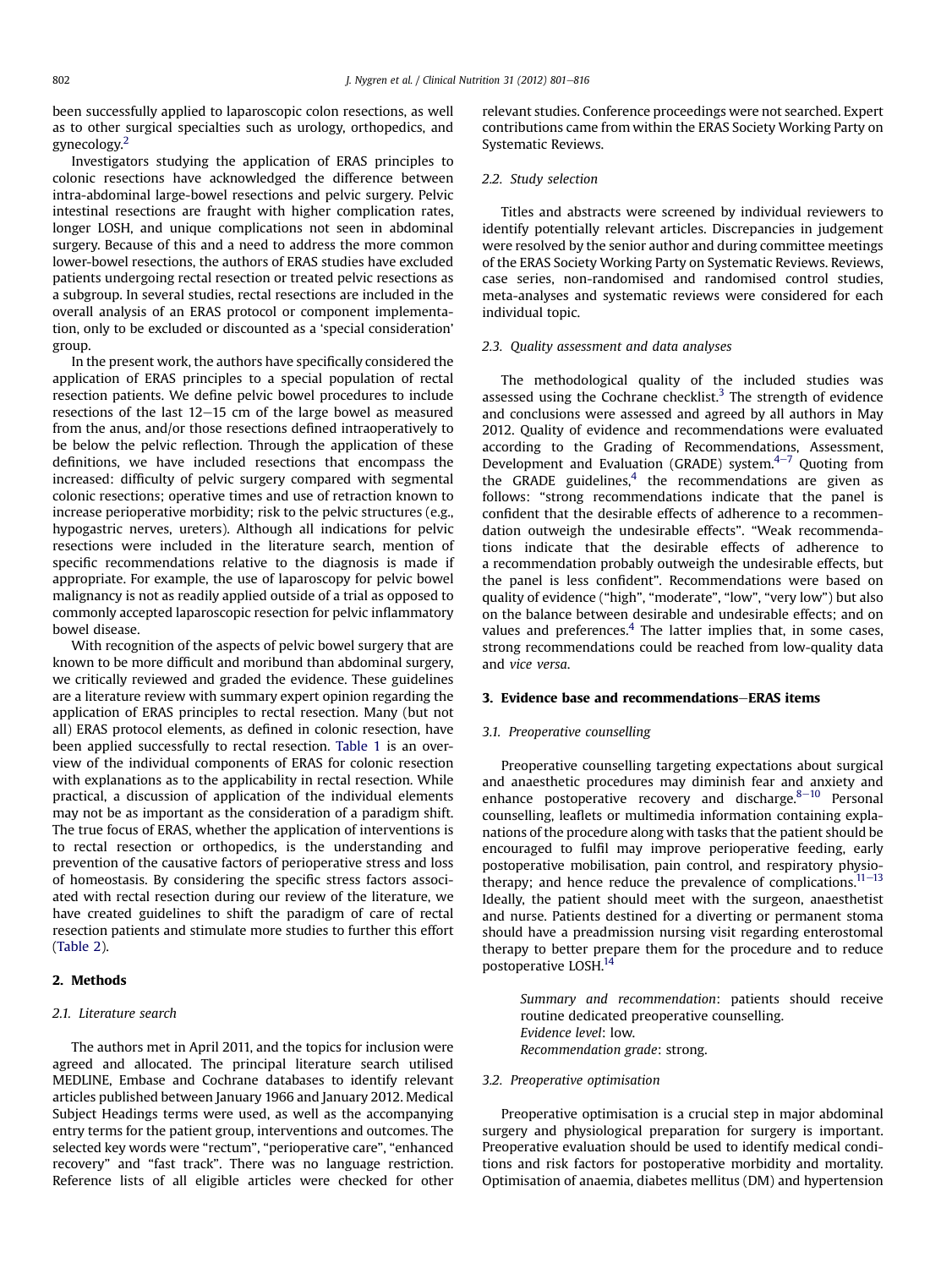#### <span id="page-2-0"></span>Table 1

Guidelines for perioperative care in elective rectal/pelvic surgery: Enhanced Recovery After Surgery (ERAS®) Society recommendations and difference to protocol in colonic resection.

| <b>ERAS</b> intervention                                 | As recommended in colon resection                                                                                                               | As recommended in rectal resection                                                                                                                                                                                                                                                                                                   | Difference in protocol                                                                                                                                                                          |
|----------------------------------------------------------|-------------------------------------------------------------------------------------------------------------------------------------------------|--------------------------------------------------------------------------------------------------------------------------------------------------------------------------------------------------------------------------------------------------------------------------------------------------------------------------------------|-------------------------------------------------------------------------------------------------------------------------------------------------------------------------------------------------|
| Preoperative counselling<br>and education                | Essential discussion between surgeon<br>and patient regarding activity,<br>drains/tubes/lines, and expectations<br>regarding hospital discharge | Identical but with the addition of specific<br>education for the marking and management<br>of stomas                                                                                                                                                                                                                                 | Increased (stoma)                                                                                                                                                                               |
| Preoperative medical<br>optimisation                     | Addressing anaemia, malnutrition,<br>and deconditioning.<br>Smoking cessation and moderation<br>of alcohol consumption.                         | Identical with consideration of possibly higher<br>blood loss, longer operative time, open surgery<br>more often that laparoscopy, and more aggressive<br>preoperative therapy in the case of preoperative<br>pelvic radiation and chemotherapy                                                                                      | Increased evaluation,<br>though no specific<br>optimisation                                                                                                                                     |
| Oral mechanical bowel<br>preparation                     | Should be avoided                                                                                                                               | Some cleansing of diverted bowel indicated                                                                                                                                                                                                                                                                                           | Specific indications with<br>diversion of stomas                                                                                                                                                |
| Preoperative carbohydrate<br>drink, no overnight fasting | Indicated                                                                                                                                       | Indicated                                                                                                                                                                                                                                                                                                                            | None                                                                                                                                                                                            |
| Preanaesthesia medications<br>Laxative use               | Avoidance of long-acting sedation<br>Encouraged to minimise postoperative<br>ileus                                                              | Avoidance of long-acting sedation<br>Avoid with creation of an end ileostomy or<br>diverting ileostomy                                                                                                                                                                                                                               | None<br>Specific indications with<br>stoma creation                                                                                                                                             |
| Postoperative nausea and<br>vomiting                     | Treatment as indicated.                                                                                                                         | Treatment as indicated                                                                                                                                                                                                                                                                                                               | None                                                                                                                                                                                            |
| Nasogastric tube                                         | Avoid                                                                                                                                           | Avoid                                                                                                                                                                                                                                                                                                                                | None                                                                                                                                                                                            |
| Anaesthesia management                                   | General anaesthesia plus use of epidural<br>in cases of longer<br>operative time and open surgery                                               | Identical, may be lower epidural insertion in<br>APR or additional narcotics<br>Consider adjuvant multimodal for<br>neuropathic pain                                                                                                                                                                                                 | None, though recommended<br>mid-thoracic epidural may<br>not cover perineal wound pain                                                                                                          |
| Laparoscopic approach                                    | Recommended                                                                                                                                     | Recommended in benign disease. Laparoscopic<br>resection of rectal cancer currently only in<br>selected cases or within a trial                                                                                                                                                                                                      | Specific to disease                                                                                                                                                                             |
| Resection-site drainage                                  | Avoid                                                                                                                                           | Not sufficient evidence if considering pelvic<br>drainage after rectal resection<br>Expert opinion is avoidance except with specific<br>indications, such as excessive intraoperative<br>blood loss or tenuous anastomosis                                                                                                           | Specific to procedure without<br>guiding evidence                                                                                                                                               |
| Immediate postoperative<br>diet                          | Recommended                                                                                                                                     | Recommended                                                                                                                                                                                                                                                                                                                          | None                                                                                                                                                                                            |
| Early removal of urinary<br>catheter                     | Recommended removal on first<br>postoperative day                                                                                               | Recommended in selected patients and in<br>pelvic surgery<br>Higher re-insertion rates due to direct<br>retraction on the<br>bladder and close proximity to/occasional<br>en bloc resection<br>of the lateral pelvic nerves<br>May be indication for suprapubic catheter<br>in planned postoperative drainage need<br>$is > 4$ days. | Specific consideration of<br>procedure and expected<br>urinary retention risks<br>Recognized increased<br>catheter-associated infection<br>risk in cases requiring<br>prolonged catheterisation |
| Immediate mobilisation                                   | Recommended                                                                                                                                     | Recommended, though possible need for<br>specific guidelines for patients with<br>perineal flap closure after<br>APR may be indicated                                                                                                                                                                                                | Specific consideration of<br>procedure without guiding<br>evidence, except general<br>guidelines for plastic-<br>surgery care                                                                   |

improves outcomes (Preoperative Assessment and Patient Preparation, AAGBI Guidelines, January 2010. Available at: [http://www.](http://www.aagbi.org/publications/guidelines/docs/preop2010.pdf) [aagbi.org/publications/guidelines/docs/preop2010.pdf](http://www.aagbi.org/publications/guidelines/docs/preop2010.pdf)).<sup>15</sup>

Malnourished patients have limited nutritional stores, and benefit from preoperative nutritional supplementation with fewer infectious complications and anastomotic leaks.<sup>16</sup>

Before surgery, patients should be advised to stop smoking or drinking excessive amounts of alcohol. A recent review over 11 randomised controlled trials (RCTs) involving 1194 patients concluded that smoking cessation in the perioperative period (initiated 4 weeks before surgery) appeared to be beneficial in improving surgical outcomes.<sup>17</sup> Several studies have described the association between hazardous intake of alcohol and an increase in postoperative morbidity with a higher risk of postoperative infections, cardiopulmonary complications and bleeding episodes. $^{18}$ 

A recent  $RCT^{19}$  $RCT^{19}$  $RCT^{19}$  showed that 'pre-habilitation' (a programme designed to increase functional capacity in anticipation of an upcoming stressor) addresses the impact that physical exercise might have on postoperative functional exercise capacity. The effect of such programmes regarding outcome remains to be evaluated.[20](#page-13-0)

Summary and recommendation: preoperative optimisation of medical conditions (e.g., anaemia), cessation of smoking and alcohol intake 4 weeks before rectal surgery is recommended. Increasing exercise preoperatively may be of benefit. Preoperative specialised nutritional support should be considered for malnourished patients. Evidence level

Medical optimisation: moderate Pre-habilitation: very low Cessation of smoking: moderate Cessation of excess consumption of alcohol: low Recommendation grade Medical optimisation: strong Pre-habilitation: no Cessation of smoking: strong Cessation of excess consumption of alcohol: strong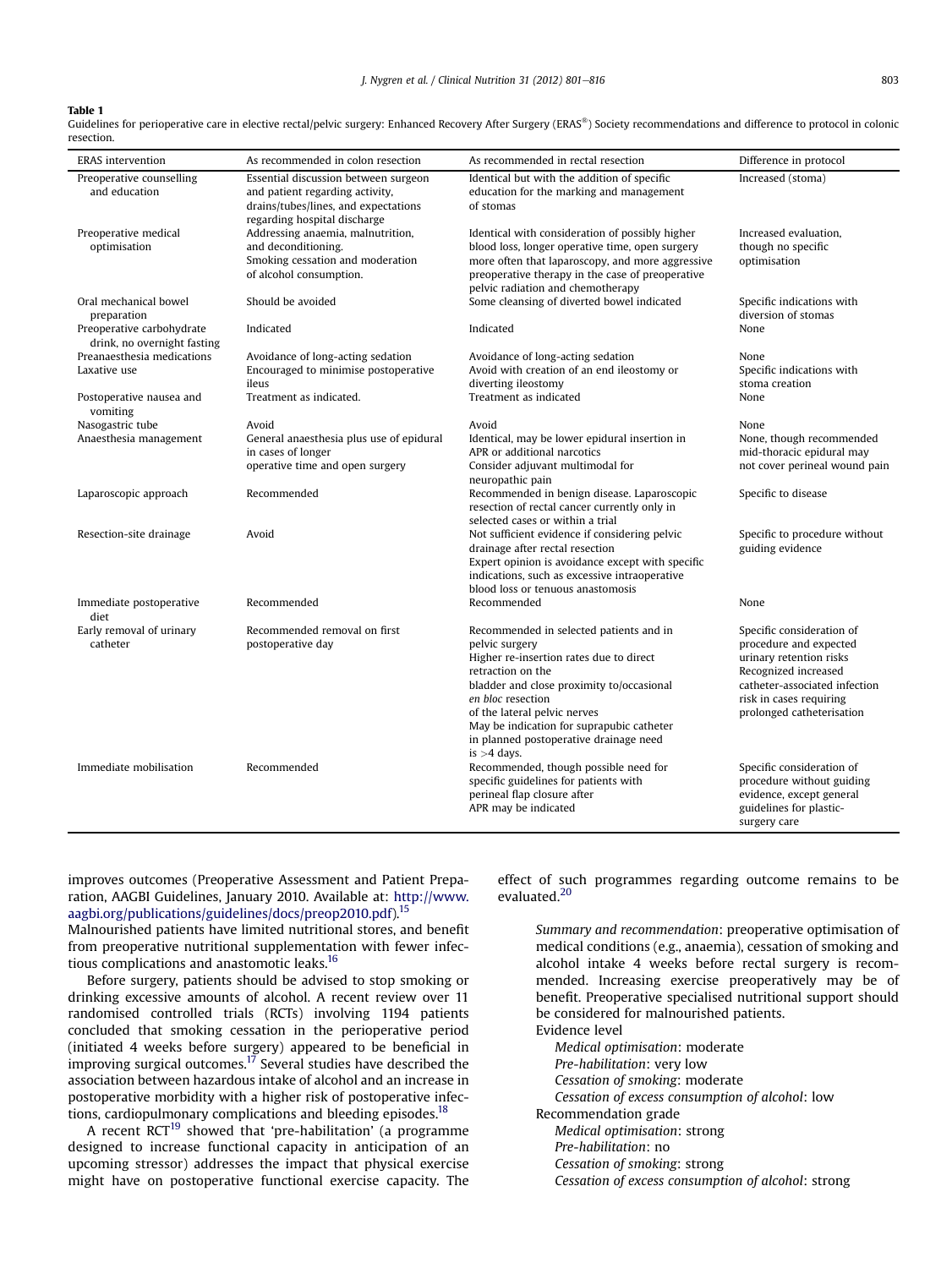<span id="page-3-0"></span>

# Table 2

Guidelines for perioperative care in elective rectal/pelvic surgery: Enhanced Recovery After Surgery (ERAS®) Society recommendations.

| Item                           | Recommendation                                                                                                          | Evidence level                                               | Recommendation grade                         |
|--------------------------------|-------------------------------------------------------------------------------------------------------------------------|--------------------------------------------------------------|----------------------------------------------|
| Preoperative information,      | Patients should routinely receive dedicated                                                                             | Low                                                          | Strong                                       |
| education and counselling      | preoperative counselling.                                                                                               |                                                              |                                              |
| Preoperative optimisation      | Preoperative optimisation of medical conditions                                                                         | Medical optimisation: moderate                               | Medical optimisation:                        |
|                                | (e.g., anaemia), cessation of smoking<br>and alcohol intake 4 weeks before rectal                                       | Pre-habilitation: very low<br>Cessation of smoking: moderate | strong<br>Pre-habilitation: no               |
|                                | surgery is recommended. Increasing exercise                                                                             | Cessation of excess consumption                              | Cessation of smoking:                        |
|                                | preoperatively may be of benefit. Preoperative                                                                          | of alcohol: low                                              | strong                                       |
|                                | specialised nutritional support should be                                                                               |                                                              | Cessation of excess                          |
|                                | considered for malnourished patients                                                                                    |                                                              | consumption of alcohol:                      |
| Preoperative bowel preparation | In general, MBP should not be used in pelvic                                                                            | Anterior resection: (no MBP) high                            | strong<br>Anterior resection: strong         |
|                                | surgery. However, when a diverting ileostomy                                                                            | Total mesorectal excision (TME)                              | TME with diverting stoma:                    |
|                                | is planned, MBP may be necessary (although                                                                              | with diverting stoma:                                        | weak                                         |
|                                | this needs to be studied further                                                                                        | (use MBP) low                                                |                                              |
| Preoperative fasting           | Intake of clear fluids up to 2 h and solids up to 6 h<br>prior to induction of anaesthesia.                             | Moderate                                                     | Strong                                       |
| Preoperative treatment with    | Preoperative oral carbohydrate loading should be                                                                        | Reduced postop insulin                                       | Strong                                       |
| carbohydrates                  | administered to all non-diabetic patients.                                                                              | resistance: moderate                                         |                                              |
|                                |                                                                                                                         | Improved clinical outcomes: low                              |                                              |
| Preanaesthetic medication      | No advantages in using long-acting benzodiazepines.                                                                     | Moderate                                                     | Strong                                       |
|                                | Short-acting benzodiazepines can be used in young<br>patients before potentially painful interventions                  |                                                              |                                              |
|                                | (insertion of spinal or epidural, arterial catheter),                                                                   |                                                              |                                              |
|                                | but they should not be used in the elderly                                                                              |                                                              |                                              |
|                                | (age $>60$ years).                                                                                                      |                                                              |                                              |
| Prophylaxis against            | Patients should wear well-fitting compression                                                                           | High                                                         | Strong                                       |
| thromboembolism                | stockings, and receive pharmacological prophylaxis<br>with LMWH. Extended prophylaxis for 28 days should                |                                                              |                                              |
|                                | be considered in patients with colorectal cancer or                                                                     |                                                              |                                              |
|                                | other patients with increased risk of VTE.                                                                              |                                                              |                                              |
| Antimicrobial prophylaxis      | Patients should receive antimicrobial prophylaxis                                                                       | High                                                         | Strong                                       |
|                                | before skin incision in a single dose. Repeated doses<br>may be necessary depending on the half-life of drug            |                                                              |                                              |
|                                | and duration of surgery.                                                                                                |                                                              |                                              |
| Skin preparation               | A recent RCT has shown that skin preparation with a scrub                                                               | Moderate                                                     | For skin preparation in                      |
|                                | of chlorhexidine-alcohol is superior to povidone-iodine                                                                 |                                                              | general: strong                              |
|                                | in preventing surgical-site infections. <sup>44</sup>                                                                   |                                                              | Specific choice of                           |
| Standard anaesthetic protocol  | To attenuate the surgical stress response, intraoperative                                                               | Epidural: moderate                                           | <i>preparation:</i> weak<br>Epidural: strong |
|                                | maintenance of adequate haemodynamic control, central                                                                   | IV Lidocaine: low                                            | IV Lidocaine: weak                           |
|                                | and peripheral oxygenation, muscle relaxation, depth of                                                                 | Remifentanil: low                                            | Remifentanil: strong                         |
|                                | anaesthesia, and appropriate analgesia is strongly                                                                      | High oxygen concentration: high                              | High oxygen                                  |
| <b>PONV</b>                    | recommended.<br>Prevention of PONV should be included as standard in                                                    | High-risk patients: high                                     | concentration: strong<br>Strong              |
|                                | ERAS protocols. More specifically, a multimodal approach                                                                | In all patients: low                                         |                                              |
|                                | to PONV prophylaxis should be adopted in all patients                                                                   |                                                              |                                              |
|                                | with $\geq$ 2 risk factors undergoing major colorectal surgery.                                                         |                                                              |                                              |
|                                | If PONV is present, treatment should be via a multimodal<br>approach.                                                   |                                                              |                                              |
| Laparoscopic resection of      | With proven safety and at least equivocal disease-specific                                                              | Low                                                          | Strong                                       |
| benign disease                 | outcomes, laparoscopic proctectomy and proctocolectomy                                                                  |                                                              |                                              |
|                                | for benign disease can be carried out by an experienced                                                                 |                                                              |                                              |
|                                | surgeon within an ERAS protocol with the goals of reduced                                                               |                                                              |                                              |
|                                | perioperative stress (manifested by decreased postoperative<br>ileus), decreased LOSH, and fewer overall complications. |                                                              |                                              |
| Laparoscopic resection of      | Laparoscopic resection of rectal cancer is currently not                                                                | Moderate                                                     | Strong                                       |
| rectal cancer                  | generally recommended outside of a trial setting                                                                        |                                                              |                                              |
|                                | (or specialized centre with ongoing audit), until                                                                       |                                                              |                                              |
| Nasogastric intubation         | equivalent oncologic outcomes are proven.<br>Postoperative nasogastric tubes should not be used                         | High                                                         | Strong                                       |
|                                | routinely.                                                                                                              |                                                              |                                              |
| Preventing intraoperative      | Patients undergoing rectal surgery need to have their body                                                              | High                                                         | Strong                                       |
| hypothermia                    | temperature monitored during and after surgery. Attempts                                                                |                                                              |                                              |
|                                | should be made to avoid hyothermia because it increases<br>the risk of perioperative complications.                     |                                                              |                                              |
| Perioperative fluid            | Fluid balance should be optimised by targeting cardiac                                                                  | Moderate                                                     | Strong                                       |
| management                     | output and avoiding overhydration. Judicious use of                                                                     |                                                              |                                              |
|                                | vasopressors is recommended with arterial hypotension.                                                                  |                                                              |                                              |
|                                | Targeted fluid therapy using the oesophageal Doppler                                                                    |                                                              |                                              |
| Drainage of peritoneal cavity  | system is recommended<br>Pelvic drains should not be used routinely.                                                    | Low                                                          | Weak                                         |
| Transurethral catheter         | After pelvic surgery with a low estimated risk of                                                                       | Low                                                          | Weak                                         |
|                                | postoperative urinary retention, the transurethral                                                                      |                                                              |                                              |
|                                | bladder catheter may be safely removed on                                                                               |                                                              |                                              |

postoperative day 1, even if epidural analgesia is used.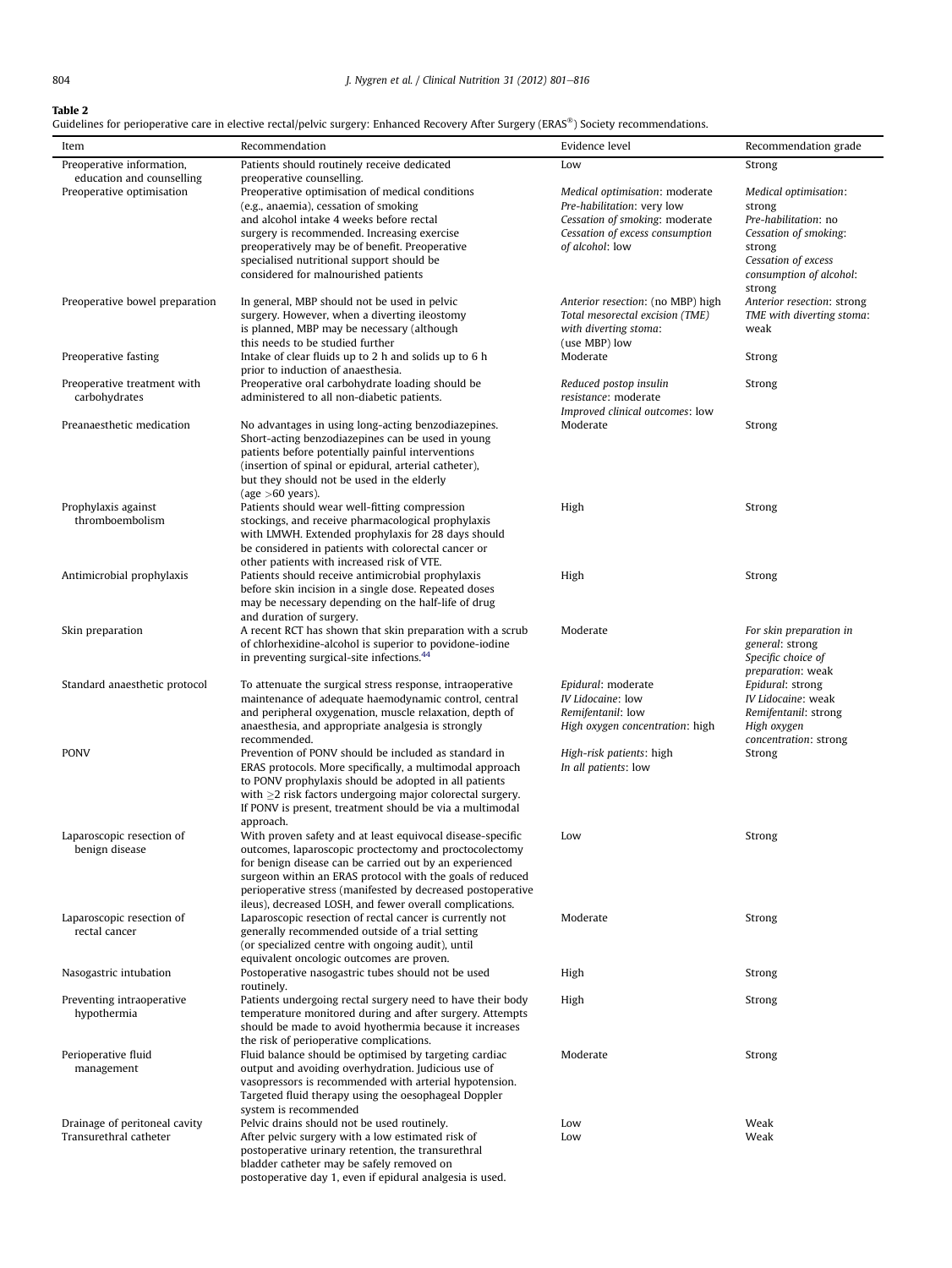Table 2 (continued )

| Item                                       | Recommendation                                                                                                                                                                                                                                                                                                                                                                                                                                                                                                                                                                                                                                                                                                                               | Evidence level                                                                                                                                   | Recommendation grade                                                                                                                                  |
|--------------------------------------------|----------------------------------------------------------------------------------------------------------------------------------------------------------------------------------------------------------------------------------------------------------------------------------------------------------------------------------------------------------------------------------------------------------------------------------------------------------------------------------------------------------------------------------------------------------------------------------------------------------------------------------------------------------------------------------------------------------------------------------------------|--------------------------------------------------------------------------------------------------------------------------------------------------|-------------------------------------------------------------------------------------------------------------------------------------------------------|
| Suprapubic catheter                        | In patients with an increased risk of prolonged<br>postoperative urinary retention, placement of a<br>suprapubic catheter is recommended.                                                                                                                                                                                                                                                                                                                                                                                                                                                                                                                                                                                                    | Prolonged catheterisation: low                                                                                                                   | Weak                                                                                                                                                  |
| Chewing gum                                | A multimodal approach to optimising gut function after<br>rectal resection should involve chewing gum.                                                                                                                                                                                                                                                                                                                                                                                                                                                                                                                                                                                                                                       | Moderate                                                                                                                                         | Strong                                                                                                                                                |
| Postoperative laxatives and<br>prokinetics | A multimodal approach to optimising gut function after<br>rectal resection should involve oral laxatives.                                                                                                                                                                                                                                                                                                                                                                                                                                                                                                                                                                                                                                    | Low                                                                                                                                              | Weak                                                                                                                                                  |
| Postoperative analgesia                    | TEA is recommended for open rectal surgery for 48-72 h<br>in view of the superior quality of pain relief compared<br>with systemic opioids. Intravenous administration of<br>lidocaine has also been shown to provide satisfactory<br>analgesia, but the evidence in rectal surgery is lacking.<br>If a laparoscopic approach is used, epidural or intravenous<br>lidocaine, in the context of ERAS, provides adequate pain<br>relief and no difference in the duration of LOSH and return<br>of bowel function. Rectal pain can be of neuropathic origin,<br>and needs to be treated with multimodal analgesic methods.<br>There is limited evidence for the routine use of wound<br>catheters and continuous TAP blocks in rectal surgery. | Epidural for open surgery: high<br>Epidural for laparoscopy: low<br>Intravenous lidocaine: moderate<br>Wound infiltration and TAP<br>blocks: low | Epidural for open surgery:<br>strong<br>Epidural for laparoscopy:<br>weak<br>Intraveous lidocaine: weak<br>Wound infiltration and TAP<br>blocks: weak |
| Early oral intake                          | An oral ad-libitum diet is recommended 4 h<br>after rectal surgery.                                                                                                                                                                                                                                                                                                                                                                                                                                                                                                                                                                                                                                                                          | Moderate                                                                                                                                         | Strong                                                                                                                                                |
| Oral nutritional supplements               | In addition to normal food intake, patients should be offered<br>ONS to maintain adequate intake of protein and energy.                                                                                                                                                                                                                                                                                                                                                                                                                                                                                                                                                                                                                      | Low                                                                                                                                              | Strong                                                                                                                                                |
| Postoperative glucose control              | Maintenance of perioperative blood sugar levels within an<br>expert-defined range results in better outcomes. Therefore,<br>insulin resistance and hyperglycemia should be avoided<br>using stress-reducing measures or if already established by<br>active treatment. The level of glycaemia to target for<br>intervention at the ward level remains uncertain, and is<br>dependent upon local safety aspects.                                                                                                                                                                                                                                                                                                                              | Use of stress-reducing measures:<br>moderate<br>Level of glycaemia for insulin<br>treatment: low                                                 | Use of stress-reducing<br>treatments: strong<br>Insulin treatment at the<br>ward level: weak                                                          |
| Early mobilisation                         | Patients should be nursed in an environment that<br>encourages independence and mobilisation. A care plan<br>that facilitates patients being out of bed for 2 h on the day<br>of surgery and 6 h thereafter is recommended.                                                                                                                                                                                                                                                                                                                                                                                                                                                                                                                  | Low                                                                                                                                              | Strong                                                                                                                                                |

#### 3.3. Preoperative bowel preparation

Mechanical bowel preparation (MBP) is associated with dehydration and changes in electrolyte balance (particularly in the elderly).<sup>21</sup> A meta-analysis from studies focusing on colonic surgery shows no clinical benefit from MBP.<sup>[22](#page-13-0)</sup>

A recent update of the Cochrane review on MBP in colorectal surgery included 18 studies ( $n = 5805$ ).<sup>[22](#page-13-0)</sup> Comparisons were made between MBP versus no preparation and MBP versus rectal enema only. Anastomotic leakage was assessed in patients undergoing restoration of bowel continuity, and showed no difference between MBP and no preparation/enema. Patients undergoing low anterior resection were also analysed separately (7 studies,  $n = 846$ ). In this group of patients, bowel preparation was not associated with a changed prevalence of anastomotic leakage (7.4 versus 7.9%). The authors concluded (as was shown before) that routine bowel preparation before colonic surgery was of no value, and should not be recommended. However, if intraoperative colonoscopy might be carried out due to a small lesion or for any other reason, MBP should be initiated.

Patients undergoing pelvic surgery with restoration of bowel continuity frequently receive a proximal diversion. Although this has not been studied in detail, this group of patients will probably need oral MBP. A recent multicentre, single-blind, RCT included 178 patients undergoing low anterior resection for rectal cancer. Patients were randomised to preoperative MBP versus no prepa-ration.<sup>[23](#page-13-0)</sup> In this study (in which  $>$ 80% of subjects had a diverting stoma), overall and infectious morbidity were higher in the no MBP group. A non-significant trend to a twofold higher risk for overall and clinical anastomotic leak (19 versus 11%) and peritonitis (7 versus 2%) was also found in the no MBP group. In the latter study, >80% underwent laparoscopic low anterior resection. It is necessary to conduct further trials comparing MBP with no preparation/enema in patients undergoing laparoscopic surgery (especially in pelvic surgery).

Summary and recommendation: in general, MBP should not be used in pelvic surgery. However, when a diverting ileostomy is planned, MBP may be necessary (although this needs to be studied further.

Evidence level Anterior resection: (not use MBP) high

Total mesorectal excision (TME) with diverting stoma: (use MBP) low Recommendation grade Anterior resection: strong TME with diverting stoma: weak

#### 3.4. Preoperative fasting

Fasting from midnight has been standard practice in the belief that this reduces the risk of pulmonary aspiration in elective surgery. However, a Cochrane review of 22 RCTs showed that fasting from midnight did not reduce gastric content, increase the pH of gastric fluid, or affect the prevalence of complications compared with patients allowed free intake of clear fluids up until 2 h before anaesthesia for surgery.<sup>[24](#page-13-0)</sup> Thus, most national anaesthesia societies now recommend intake of clear fluids up until 2 h before the induction of anaesthesia as well as a 6-h fast for solid food.<sup>[25](#page-13-0)</sup> Although diabetic patients with neuropathy may have delayed gastric emptying (thereby possibly increasing the risk of regurgitation and aspiration), patients with uncomplicated type-2 DM have been reported to have normal gastric emptying.[26](#page-13-0)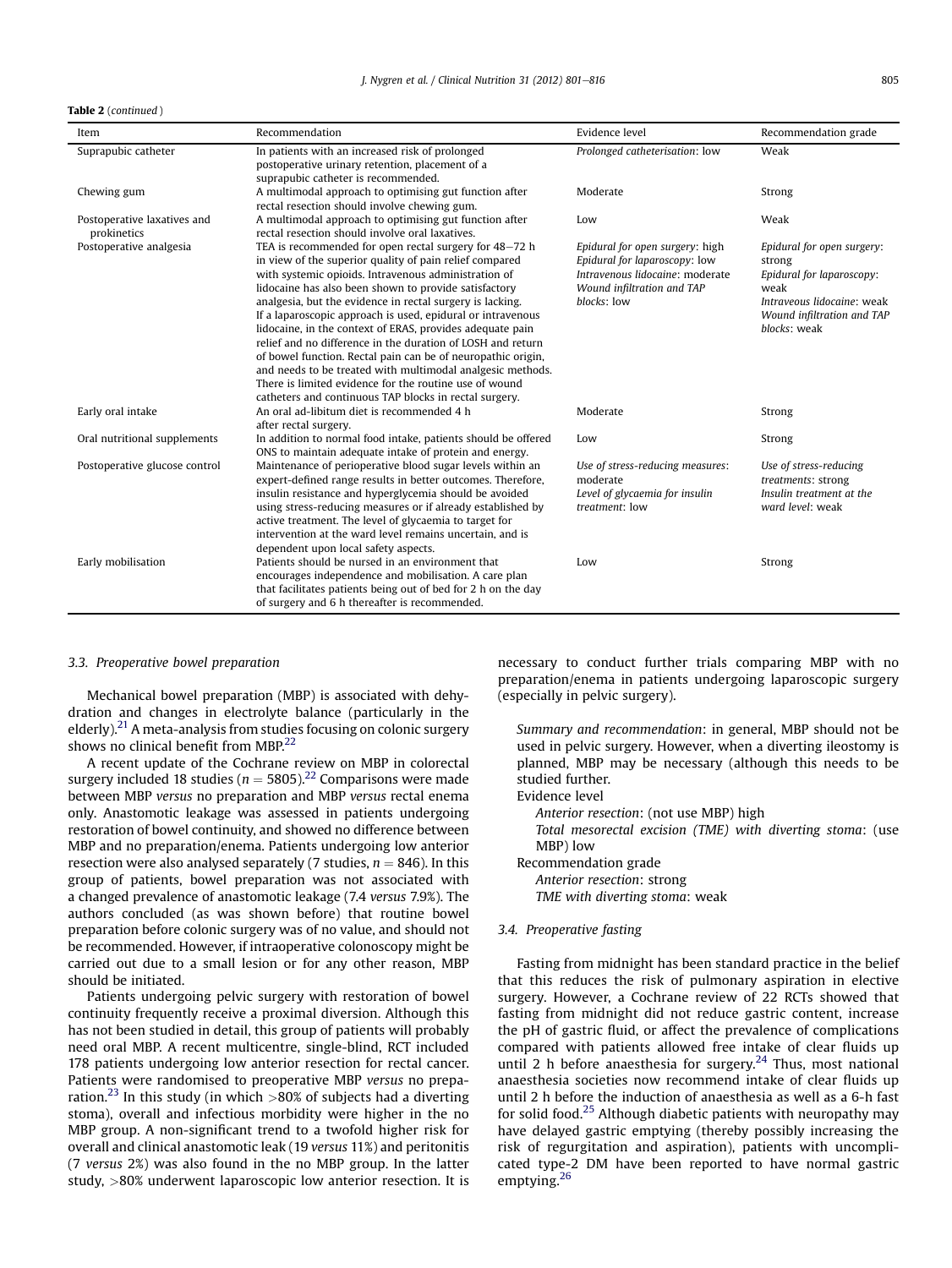Summary and recommendation: intake of clear fluids up until 2 h before the induction of anaesthesia is allowed. Intake of solids should be withheld at  $\geq$ 6 h before anaesthesia. Evidence level: moderate Recommendation grade: strong

#### 3.5. Preoperative treatment with carbohydrates

By providing a clear fluid containing a defined (12%) concentration of complex carbohydrates 2 h before anaesthesia, patients can undergo surgery in a metabolically fed state. $27$  This treatment reduces the prevalence of preoperative thirst, hunger, and anxiety. $24$  In addition, postoperative insulin resistance is reduced by  $\approx$  50% as shown in several placebo-controlled randomised studies in various surgical procedures (e.g., major abdominal surgery, orthopedic surgery). $2^7$  The treatment (avoiding preoperative fasting) also results in less postoperative nitrogen and protein losses<sup>28,29</sup>as well as better-maintained lean body mass<sup>30</sup> and muscle strength.<sup>[31](#page-13-0)</sup> Data from RCTs indicated accelerated recovery, and preliminary data from a meta-analysis showed 1-day shorter LOSH in patients receiving preoperative carbohydrate loading in major abdominal surgery.<sup>[32](#page-13-0)</sup> Studies have indicated that the relative reduction in insulin sensitivity after a specific surgical procedure is related to the degree of surgery, and that more pronounced surgical stress results in a more advanced insulin resistance. $27$  Thus, patients undergoing pelvic surgery suffer from significant and severe insulin resistance, and will benefit from avoiding preoperative fasting using this metabolic preparation. In addition, in a large prospective cohort of patients undergoing colorectal surgery  $(n = 953)$ , including 419 patients undergoing pelvic surgery, preoperative carbohydrate loading was an independent predictor of postoperative clinical outcome, including postoperative nausea and vomiting (PONV).<sup>[33](#page-13-0)</sup>

Summary and recommendation: preoperative oral carbohydrate loading should be administered to all non-diabetic patients.

Evidence level

Reduced postoperative insulin resistance: moderate. Improved clinical outcomes: low. Recommendation grade: strong.

# 3.6. Preanaesthetic medication

Patients undergoing rectal surgery are anxious about the surgery and outcome. Education and reassurance can allay anxiety, but pharmacological interventions to reduce anxiety can be indicated, particularly in younger patients before procedures such as insertion of an epidural or arterial catheter. Anxiolytics such as clonidine, have been shown to have opioid-sparing capacity but clonidine is associated with hypotension and sedation.<sup>[34](#page-13-0)</sup>

Short-acting benzodiazepines can be given to facilitate patient positioning and insertion of an epidural catheter. Long-acting benzodiazepines are discouraged because they cause psychomotor impairment during the postoperative period, which can impair mobilisation and direct participation.<sup>35</sup> These medications are not indicated in the elderly (age >60 years) because they have been associated with cognitive dysfunction and delirium after surgery.[36,37](#page-13-0)

Summary and recommendation: no advantages in using longacting benzodiazepines.

Short-acting benzodiazepines can be used in young patients before potentially painful interventions (insertion of spinal or epidural, arterial catheter), but they should not be used in the elderly (age  $>60$  years). Evidence level: moderate. Recommendation grade: strong.

#### 3.7. Prophylaxis against thromboembolism

It has been shown that pharmacological prophylaxis against venous thrombosis (VT) reduces the prevalence of symptomatic venous thromboembolism (VTE) without increasing side effects such as bleeding.<sup>[38](#page-13-0)</sup> In addition, use of compression stockings reduces the incidence of VTE.<sup>39</sup> Patients with extensive comorbidity, malignant disease, who are taking corticosteroids preoperatively, who have undergone previous pelvic surgery, and those in hypercoagulable states have an increased risk of VTE.<sup>[40](#page-13-0)</sup>

In a recent Cochrane report based on 4 RCTs ( $n = 1021$ ), it was concluded that prolonged (4 weeks postoperatively) VTE prophylaxis as compared with in-hospital prophylaxis was associated with a significantly reduced prevalence of VTE (14.3 versus 6.1%,  $p < 0.0005$ ), as well as symptomatic VTE (1.7% versus 0.2%), without an increase in postoperative bleeding complications or other side effects.<sup>38</sup> It is also demonstrated that compliance with prolonged treatment with low-molecular-weight heparin (LMWH) was high (>97%). It is not known if early recovery, with the use of laparoscopic surgery and/or enhanced recovery protocols, reduces the risk of VTE. In addition, there are no controlled data available in patients undergoing major abdominal or pelvic surgery within enhanced recovery protocols. Until such data are available it is recommended that patients undergoing major abdominal or pelvic surgery with increased risk for VTE receive a prolonged treatment with LMWH up to 4 weeks postoperatively even if early recovery and early discharge from hospital is achieved.

Summary and recommendation: patients should wear wellfitting compression stockings, and receive pharmacological prophylaxis with LMWH. Extended prophylaxis for 28 days should be considered in patients with colorectal cancer or other patients with increased risk of VTE. Evidence level: high. Recommendation grade: strong.

3.8. Antimicrobial prophylaxis and skin preparation Prophylactic antibiotics

Prophylactic antibiotics are effective against aerobes and anaerobes; they have been shown to reduce the prevalence of infectious complications in colorectal surgery.<sup>[41,42](#page-13-0)</sup> A single dose is as effective as multidose regimens,<sup>[42](#page-13-0)</sup> but further doses should be given in prolonged cases  $(>3 h)$  depending on the pharmacokinetics of the antibiotics used. $41$  The first intravenous dose should be administered before skin incision but  $\leq 1$  h before surgery.<sup>41</sup> A Cochrane meta-analysis concluded that a combination of intravenous and oral administration is more effective than intravenous alone or oral alone.<sup>42</sup> However, none of the included studies compared a similar combination of antibiotics administered orally and intravenously versus orally alone or intravenously alone. Hence, the revealed effect may just be the effect of adding another antimicrobial drug in the oral/intravenous groups and not an effect of the route of administration. The optimal combination of antibiotics has not been established, but a combination of metronidazole and a relevant aerobic antibiotic is often suggested. New generations of antibiotics have been reserved for infectious complications. However, in a 2006 multicentre prospective study in the USA, Itani et al. showed an absolute difference in infection rate of nearly 15% lower in a group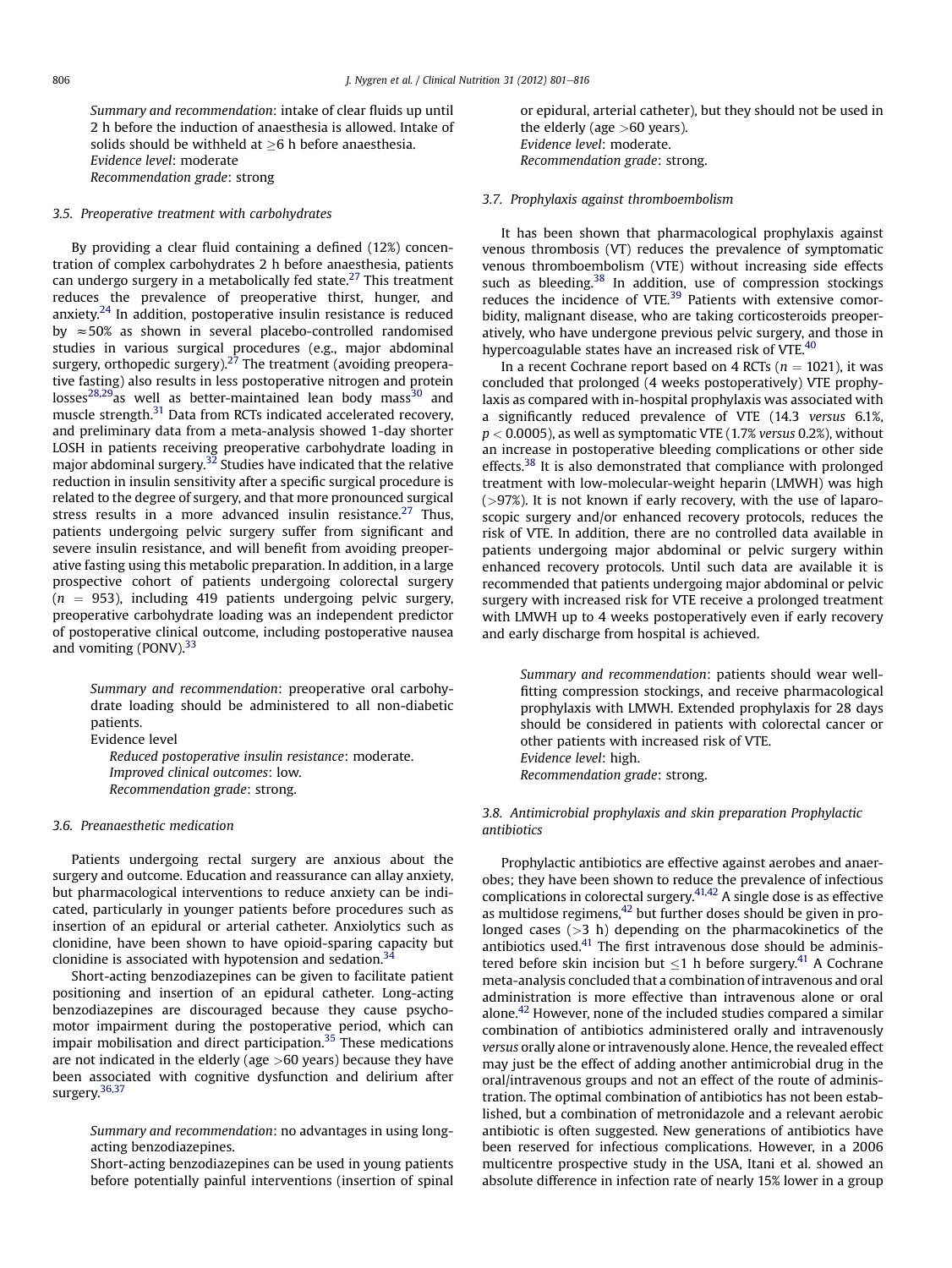randomised to single preoperative dose of ertepenem versus a cephalosporin. The greatest difference was seen in the subgroup of rectal resections.<sup>[43](#page-13-0)</sup> Whether improved effectiveness is sufficient reason to change the "dogma" of not using new antibiotics for prophylaxis remains to be proven.

> Summary and recommendation: patients should receive antimicrobial prophylaxis before skin incision in a single dose. Repeated doses may be necessary depending on the half-life of drug and duration of surgery. Evidence level: high

Recommendation grade: strong

Skin preparation

Summary and recommendation: a recent randomized trial has shown that skin preparation with a scrub of chlorhexidine-alcohol is superior to povidone-iodine in preventing surgical-site infections.[44](#page-13-0)

Evidence level: moderate

Recommendation grade

For skin preparation in general: strong Specific choice of preparation: weak

#### 3.9. Standard anaesthetic protocol

Laparotomy with resection of the rectum requires a longer abdominal incision and more extensive dissection in the pelvic area. A laparoscopic approach to rectal dissection requires longer periods of time but is less invasive. A  $5-7$  cm surgical incision (horizontal or vertical) is used to facilitate extraction of the specimen. Mobilization of the viscera and excision of the colon and rectum requires the Trendelenburg position for better access. There are no randomized controlled trials comparing the impact of intravenous versus inhalational anaesthesia on postoperative outcome in rectal surgery. The considerations mentioned below should be taken into account if surgical stress needs to be attenuated.

Induction and maintenance of anaesthesia can be guided by the bispectral index (BIS) monitor, thereby avoiding deep levels of anaesthesia (BIS  $<$  30), particularly in the elderly.<sup>[45](#page-13-0)</sup>

Insertion of a thoracic epidural catheter is recommended for open and assisted laparoscopic procedures to attenuate the stress response and provide better postoperative pain relief. Long-acting local anesthetics can be administered as a bolus or by continuous infusion throughout the procedure. If an epidural is not feasible or contraindicated, intravenous lidocaine can be administered due to its anti-inflammatory and opioid-sparing properties. It can be given at induction (1.5 mg/kg) followed by a continuous infusion of 2 mg/ kg/h during surgery.<sup>[46](#page-13-0)</sup> Spinal local anesthetics and opioids have been used successfully for colonic and colorectal resection.<sup>[47](#page-13-0)</sup> Attention should be paid to the opioid doses because postoperative respiratory depression in the elderly can occur. A reduced dose of opioid is advised in those aged >70 years.

Short-acting potent opioids such as remifentanil can also be used to attenuate the stress response.<sup>[48](#page-13-0)</sup> There is no evidence that induction of acute hyperalgesia associated with high doses of remifentanil can be reduced by ketamine, magnesium or other N-methyl D-aspartate (NMDA) antagonists.<sup>[49](#page-13-0)</sup> Adequate relaxation of muscle is indicated to facilitate extensive resection in the pelvic area, especially during laparoscopic surgery. However, reversal of profound muscle relaxation can leave incomplete reversal. The use of sugammadex to counteract the action of large doses of muscle relaxants has proven to facilitate recovery.[50](#page-13-0) but no data are available with the ERAS programme. Adequate lung ventilation with low tidal volumes to limit peak airway pressure is suggested to reduce the risk of barotraumas.<sup>[51,52](#page-13-0)</sup> However, if patients are in the Trendelenburg position, the risk of atelectasis

is greater and therefore lung recruitment is required. Inspired oxygen concentration  $>80\%$  has been shown to decrease the prevalence of surgical-site infection. [53](#page-13-0) There is insufficient evidence for the use of positive-end expiratory pressure (PEEP) to prevent postoperative pulmonary complications and the impact on mortality.[54](#page-13-0) Increased insulin resistance as a result of surgery causes hyperglycemia,<sup>55</sup> and this should be avoided because it can lead to postoperative complications.<sup>56–[58](#page-13-0)</sup> The optimal level of blood glucose is not known, so effort should be made to measure blood sugar during surgery and to keep it <10 mmol/l using intravenous insulin when needed.

Maintenance of adequate gut perfusion is of paramount importance for the integrity of the anastomosis. Because of the lack of vascular autoregulation in the splanchnic area, gut perfusion is dependent upon mean arterial pressure and cardiac output.<sup>59</sup> Satisfactory gut perfusion can be achieved by providing adequate amounts of intravascular fluids and more specifically goal-directed fluid therapy using minimally invasive cardiac output monitoring[.60](#page-13-0) Intraoperative hypotension should be avoided because it can impact negatively on perfusion of the gut and anastomosis. Appropriate use of vasopressors such as neosynephrine or low doses of norepinephrine is strongly recommended.<sup>[61](#page-13-0)</sup>

Summary and recommendation: to attenuate the surgical stress response, intraoperative maintenance of adequate haemodynamic control, central and peripheral oxygenation, muscle relaxation, depth of anaesthesia, and appropriate analgesia is strongly recommended.

Evidence level Epidural: moderate. IV Lidocaine: low. Remifentanil: low. High oxygen concentration: high. Recommendation grade Epidural: strong. IV Lidocaine: weak.

Remifentanil: strong. High oxygen concentration: strong.

# 3.10. PONV

PONV is a major cause of delay in recommencement of oral food intake and can be more stressful than  $\text{pain.}^{62-64}$  $\text{pain.}^{62-64}$  $\text{pain.}^{62-64}$  $\text{pain.}^{62-64}$  $\text{pain.}^{62-64}$  Risk factors include being female and a non-smoker, history of motion sickness (or PONV), and postoperative administration of opioids. PONV is a well-known side effect of some routine perioperative drugs, such as opioids or neostigmine, which should be avoided if possible. In fact, the prevalence of PONV after a standard anaesthetic procedure of inhalational anesthetics and opioids and no PONV prophylaxis is 30%. PONV can be minimised with the use of effective anti-emetic regimens. Multimodal prevention may represent a more simple approach and a more reliable strategy. The addition to these regimens of higher doses of perioperative glucocorticoids may further reduce the incidence of PONV. Without any clear evidence from RCTs, it seems reasonable to include in any ERAS protocol a multimodal anti-emetic prophylaxis regimen to eliminate (or substantially reduce) the incidence of PONV.

Summary and recommendation: prevention of PONV should be included as standard in ERAS protocols. More specifically, a multimodal approach to PONV prophylaxis should be adopted in all patients with  $\geq$ 2 risk factors undergoing major colorectal surgery. If PONV is present, treatment should be via a multimodal approach. Evidence level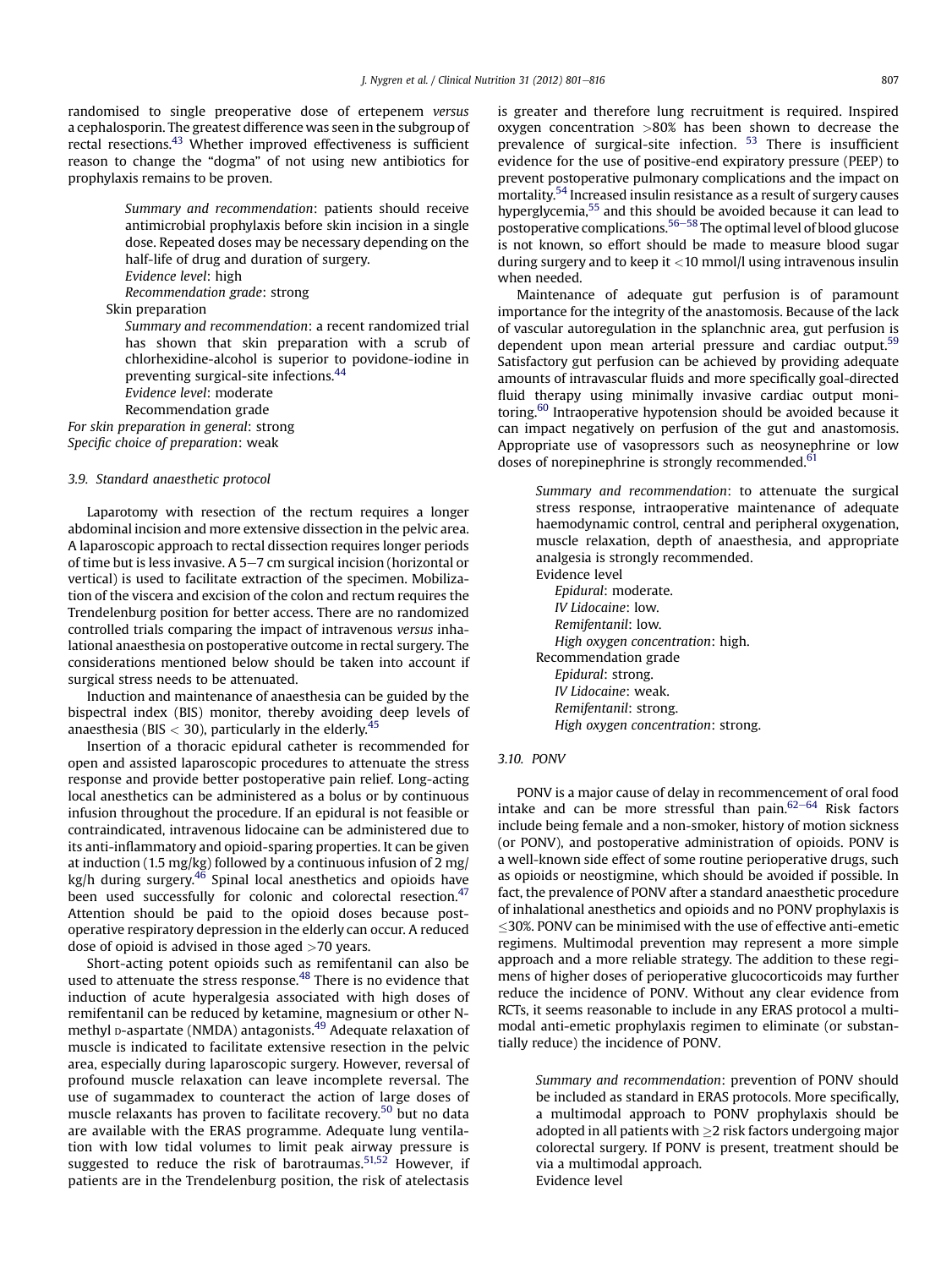High-risk patients: (use multimodal prophylaxis) high. In all patients: low. Recommendation grade: strong.

#### 3.11. Surgical techniques

## Laparoscopic rectal resection

Though not yet supported with strong evidence from RCTs, the laparoscopic approach to pelvic surgery has been shown to decrease the inflammatory response to surgery relative to open approaches. It therefore merits mention in this review of multimodal interventions for enhanced recovery.

Minimally invasive surgery has become the standard against which other surgical approaches are now compared. The impetus for this worldwide change in surgical approach to procedures such as cholecystectomy and nephrectomy reflect impressively better short-term recovery. The improvement in short-term recovery in colon resection relative to open is less dramatic, but it is certainly 'physiologically rational and definitely will be an important component in future accelerated recovery programs' according to Kehlet and Wilmore in their review in  $2008<sup>2</sup>$  $2008<sup>2</sup>$  Three diagnoses eligible for minimally invasive approaches are familial adenomatous polyposis, (FAP), inflammatory bowel disease (IBD) and neoplasms.

## Laparoscopic rectal resection for benign disease

Laparoscopic proctocolectomy for FAP or IBD has been defined as 'safe' and 'feasible' at specialist centers, though some reports have raised concerns of under-studied functional outcomes and increased costs. Nevertheless, retrospective reviews, prospectively collected cohort studies, and the one RCT have consistently shown a decreased LOSH as well as the same or decreased: time to bowel function; time to oral nutrition tolerance; and wound complications.<sup>[65,66](#page-13-0)</sup> Additionally, the Washington University review showed that the laparoscopic ileal pouch group came to ileostomy closure sooner than the open group, presumptively because of fewer complications and more expedient return to normal activities and recovery.[65](#page-13-0) Given that these procedures are often undertaken in young patients, a study documenting better female fecundity after laparoscopic versus open proctocolectomy is an important addition to the evidence of safety and applicability of laparoscopy for the resection of benign tumours.[67](#page-13-0) The only meta-analysis in this area involves one RCT and 15 studies; all included studies had mixed populations relative to the preoperative risk factors of immunosuppression and immunomodulator use, as well as medically refractory or complicated IBD. Laparoscopic resection in the included studies was "at least as safe" and seemed to confer decreased postoperative ileus and LOSH in combination with a decreased overall complication rate.<sup>68</sup> Necessary RCTs are unlikely to follow because the use of laparoscopy in IBD is strongly driven by the surgeon and patient.

> Summary and recommendation: with proven safety and at least equivocal disease-specific outcomes, laparoscopic proctectomy and proctocolectomy for benign disease can be carried out by an experienced surgeon within an ERAS protocol with the goals of reduced perioperative stress (manifested by decreased postoperative ileus), decreased LOSH, and fewer overall complications. Evidence level: low. Recommendation grade: strong.

## Laparoscopic resection of rectal cancer

Laparoscopic, laparoscopic-assisted, and robotic rectal resection for neoplastic disease is controversial. A recent meta-analysis identified 9 RCTs addressing this topic, but a consensus is pending after reporting of the European-based Randomized Clinical Trial Comparing Laparoscopic and Open Surgery for Rectal Cancer (COLOR II) and the American College of Surgeons Oncology Group (ACOSOG Z6051) studies is complete.[69](#page-13-0) This international debate regarding the adequacy of oncologic resection of rectal cancer by laparoscopy has led to brilliant discussions in the literature and at surgical meeting forums regarding the definition of resection, the risks of inadequate resection, the expected short-term and longterm oncologic outcomes and, to a lesser extent, the possible physiological benefits of laparoscopy. In relation to this review, there is little doubt about the physiological benefits of laparoscopic rectal resection over open resection.<sup>[70,71](#page-13-0)</sup> This discussion though, will be null, should the evidence prove inferiority with respect to oncology.

The UK-based Conventional Versus Laparoscopic-Assisted Surgery In Colorectal Cancer (CLASICC) trial supports a laparoscopic approach for rectal cancer but included a high conversion rate and unexpected higher rate of TME in the laparoscopic group. This was in combination with a slightly higher positive circumferential resection margin in the laparoscopic group. This brings into question the pathological standardization and the surgeon experience in both groups. At three-year follow-up, however, no higher cancer recurrence than the open group was noted.<sup>72,73</sup> Poon and Huang reviewed the topic separately, and concluded the greatest concern was the quality of the TME. Both concluded that, if proven to be oncologically equivalent, laparoscopic proctectomy offers benefits of improved short-term outcomes similar to laparoscopic colon resection as well as better visualization of the pelvic nerves and easier dissection between the visceral and parietal fascia with pneumoperitoneum[.71,74](#page-13-0)

> Summary and recommendation: laparoscopic resection of rectal cancer is currently not generally recommended outside of a trial setting (or specialized centre with ongoing audit), until equivalent oncologic outcomes are proven. Evidence level: moderate.

Recommendation grade: strong.

## 3.12. Nasogastric intubation

A meta-analysis $75$  in 1995 showed that routine nasogastric decompression should be avoided after colorectal surgery because fever, atelectasis, and pneumonia are reduced in patients without a nasogastric tube. A Cochrane meta-analysis<sup>[76](#page-14-0)</sup> of 33 trials with >5000 patients undergoing abdominal surgery confirmed this finding, and also found earlier return of bowel function in patients if nasogastric decompression was avoided. Gastroesophageal reflux is increased during laparotomy if nasogastric tubes are inserted.<sup>[77](#page-14-0)</sup> A recent meta-analysis of randomised trials including 1416 patients undergoing colorectal surgery showed that pharyngolaryngitis and respiratory infection occurred less frequently if postoperative nasogastric decompressionwas avoided but that vomiting was more common if a nasogastric tube was inserted in 15% of subjects<sup>[78](#page-14-0)</sup> In a Dutch study with >2000 patients found that the use of nasogastric decompression after elective colonic surgery declined from 88% to 10% without increases in patient morbidity or mortality.<sup>[79](#page-14-0)</sup> There is no rationale for routine insertion of a nasogastric tube during elective colorectal surgery except to evacuate air that may have entered the stomach during ventilation by the facial mask prior to endotracheal intubation. Nasogastric tubes placed during surgery should be removed before the reversal of anaesthesia.

Summary and recommendation: postoperative nasogastric tubes should not be used routinely. Evidence level: high. Recommendation grade: strong.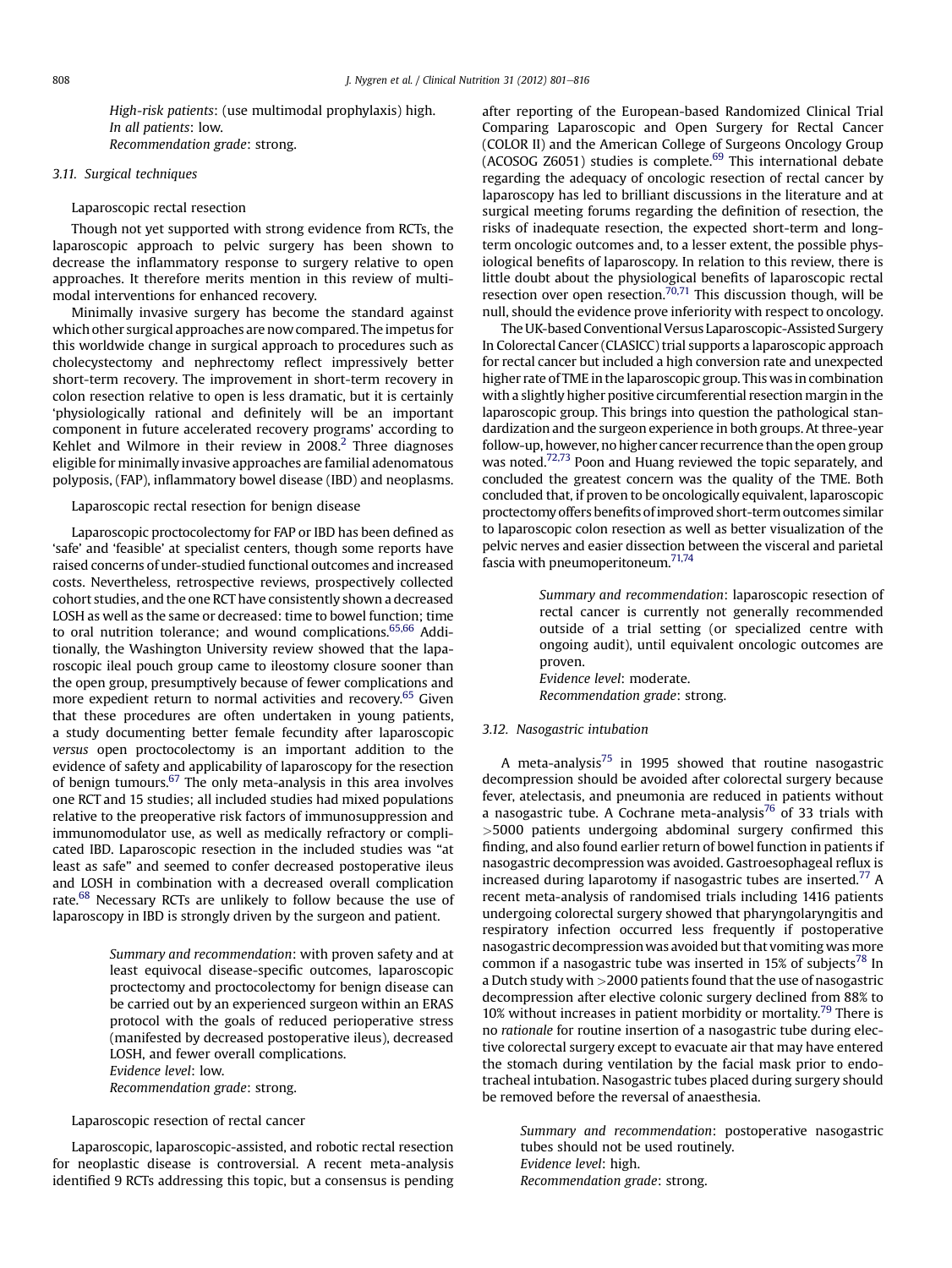#### 3.13. Preventing intraoperative hypothermia

Patients undergoing rectal surgery can become hypothermic as a result of prolonged exposure of the body and the abdominal cavity to cold ambient air and anaesthesia-induced impaired thermoregulation. There is sufficient evidence that mild hypothermia is associated with postoperative complications such as wound infections, cardiac ischemia and bleeding, and increased pain sensitivity. Warming patients before surgery keeps the high core temperature<sup>[80](#page-14-0)</sup> but might not be practical. Monitoring core temperature during surgery is essential.

Summary and recommendation: patients undergoing rectal surgery need to have their body temperature monitored during and after surgery. Attempts should be made to avoid hyothermia because it increases the risk of perioperative complications. Evidence level: high.

Recommendation grade: strong.

#### 3.14. Perioperative fluid management

Most of the literature on fluid management in colorectal surgery does not separate the colon from the rectum. Compared with the colon, rectal surgery leads to more fluid shift as a result of bowel preparation, bowel handling and blood loss from the pelvic area. In addition, the use of epidural local anesthetics, pneumoperitoneum, hypothermia and vasodilatation-induced by anaesthetic drugs can cause changes in vascular tone. Whether a restrictive fluid regimen is better to a liberal one is controversial, but a recent review $81$ concluded that fluid excess was associated with worse outcome.

Goal-directed fluid therapy using the oesophageal Doppler system has been shown to reduce the LOSH and the rate of postoperative complications.[82,83](#page-14-0) Minimising intravascular fluid shift is achieved by avoiding bowel preparation, adequate oral preload up until 2 h prior to surgery, and minimising blood loss. However, goal-directed fluid therapy has never been compared with restrictive fluid management.

The same results were not confirmed when the ERAS protocol was applied in laparoscopic surgery.<sup>84</sup> The *rationale* of using this device is that the intravenous fluids are titrated to optimize cardiac output (a better indicator of oxygen delivery and haemodynamic status than systolic blood pressure and pulse). Other minimally invasive cardiac output monitors that use arterial waveform analysis can provide useful information not only during but also after surgery.

Fluid requirement is decreased in laparoscopic surgery, and no difference has been shown between colloids and crystalloids.<sup>[85](#page-14-0)</sup> It appears that balanced crystalloid solutions are more physiological than 0.9% sodium chloride.<sup>[86](#page-14-0)</sup>

Summary and recommendation: fluid balance should be optimised by targeting cardiac output and avoiding overhydration. Judicious use of vasopressors is recommended with arterial hypotension. Targeted fluid therapy using the oesophageal Doppler system is recommended. Evidence level: moderate. Recommendation grade: strong.

#### 3.15. Drainage of the peritoneal cavity or pelvis

The use of a suction drain in the pelvic cavity after rectal surgery has been traditionally advocated to evacuate potential blood or serous collections and prevent anastomotic leakage.

In 2004, a Cochrane systematic review was published with the aim to compare the safety and effectiveness of routine drainage and no-drainage regimens after elective colorectal surgery. The primary outcome was clinical anastomotic leakage. $87$  This study included 6 RCTs enrolling 1140 patients, but only 2 RCTs (191 patients) separated low rectal anastomoses. The authors could not find a significant difference in outcomes (odds ration  $(OR) = 0.85$ ).

In 2005, Bretagnol et al. undertook a meta-analyses concerning only rectal surgery (pelvic anastomoses). They included 3 RCTs, and they found that the use of a drain after rectal surgery did not seem to affect the leakage rate or overall outcome.<sup>[88](#page-14-0)</sup>

Summary and recommendation: pelvic drains should not be used routinely. Evidence level: low. Recommendation grade: weak.

## 3.16. Urinary drainage

Patients risk for urinary retention should be assessed preoperatively. Major risk factors can include male sex, pre-existing prostatism, open surgery, neoadjuvant therapy, large pelvic tumours, and APR.

## Transurethral catheter

Urinary drainage used to be standard in rectal resections because urinary function may be impaired. However, catheter-associated urinary tract infections are the most common hospital-acquired infection, accounting for almost 40% of all nosocomial infections.

In fast-track surgery, urinary drainage should be as short as possible (ideally  $\leq$ 24 h). A recent prospective study indicated that routine urinary bladder catheterisation after pelvic surgery may be safely removed on postoperative day 1,[89](#page-14-0) as indicated in a previous study.<sup>[90](#page-14-0)</sup> If epidural analgesia is used, there is a potential risk for urinary retention but, >24 h of urinary bladder catheterisation, this risk is low. A recent randomised study (215 patients) advocated early removal (the morning after surgery) of the bladder catheter. Leaving the bladder catheter as long as the epidural leads to a higher incidence of urinary tract infections and prolongs LOSH.<sup>[91](#page-14-0)</sup>

> Summary and recommendation: after pelvic surgery with a low estimated risk of postoperative urinary retention, the transurethral bladder catheter may be safely removed on postoperative day 1, even if epidural analgesia is used. Evidence level: low.

Recommendation grade: weak.

#### Suprapubic catheter

Several randomised trials have reported that suprapubic bladder drainage compared with urethral catheterisation is associated with lower rates of urinary tract infection and/or less discomfort in patients undergoing abdominal surgery, whereas another study showed no such benefits. $92$  However, the duration of catheterisation in these studies was  $\geq$ 4 days.

> Summary and recommendation: in patients with an increased risk of prolonged postoperative urinary retention, placement of a suprapubic catheter is recommended. Evidence level: prolonged catheterisation  $-$  low. Recommendation grade: weak.

## 3.17. Prevention of ileus

Prevention of postoperative ileus is a key objective in the recovery. Optimal prevention care involves balancing fluids, using analgesics that allow optimal gut function and avoiding PONV as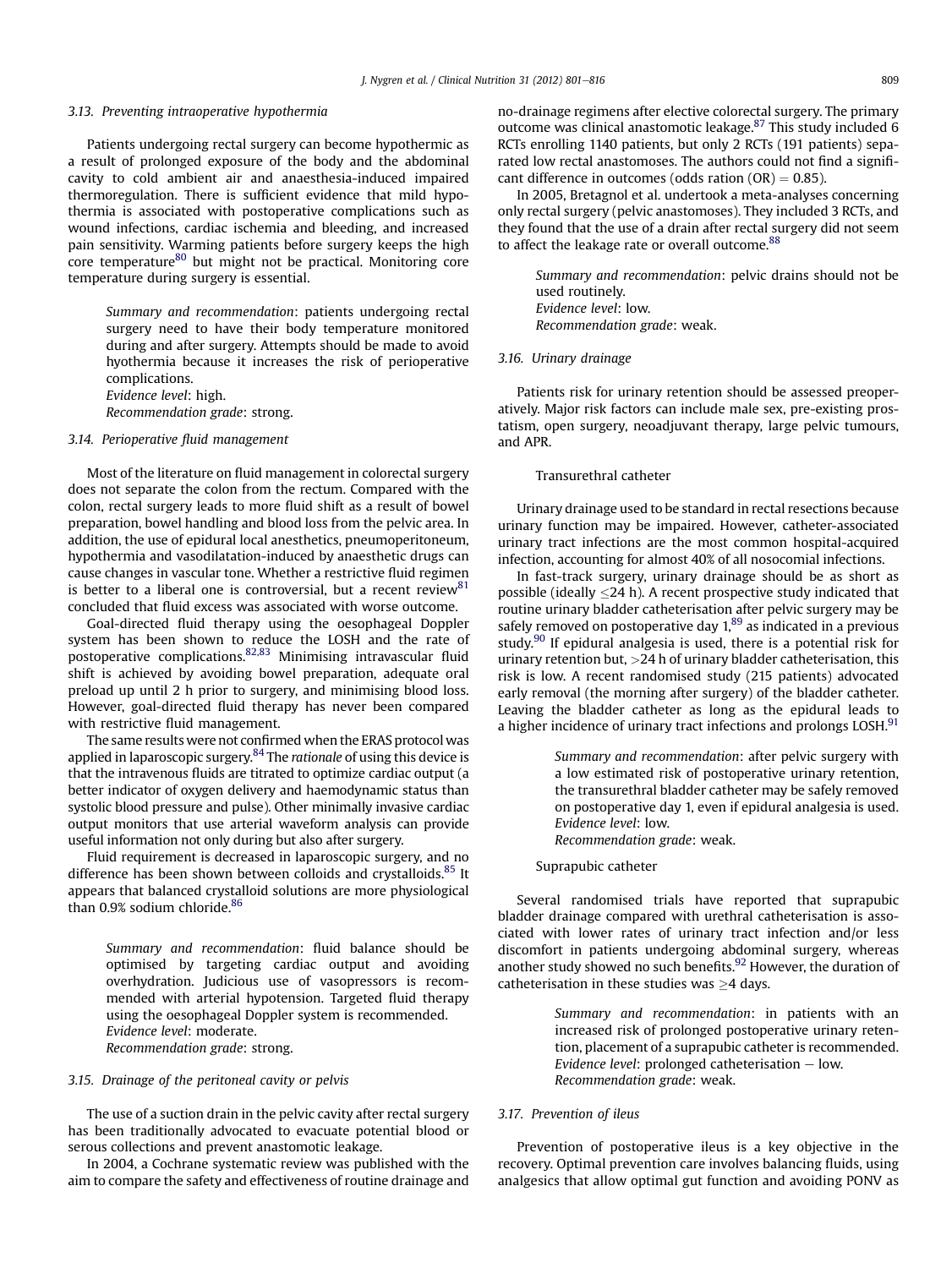outlined elsewhere, but also specific treatments as outlined below.

## 3.17.1. Chewing gum

Gum chewing has been shown in a systematic review and metaanalysis ( $n = 272$ ) to be safe and beneficial in reducing time to first bowel movement by 1 day after gastrointestinal surgery. <sup>93</sup> There was no effect on LOSH.

> Summary and recommendation: a multimodal approach to optimising gut function after rectal resection should involve chewing gum. Evidence level: moderate.

Recommendation grade: strong.

## 3.17.2. Postoperative laxatives and prokinetics

In a report from a well-established ERAS programme, the use of oral laxatives such as oral magnesium has been associated with normalisation of gastrointestinal transit after colonic resection.<sup>[94](#page-14-0)</sup> Administration of magnesium hydroxide in combination with bisacodyl suppositories has been described in a cohort study of patients undergoing radical hysterectomy.[95](#page-14-0) A randomised trial of bisacodyl alone in 200 patients undergoing colorectal resection (outwith a defined ERAS protocol) demonstrated a 1-day reduction in time to defaecation, with no alteration in tolerance of oral food or LOSH. Morbidity and mortality were unaltered. $96$  A randomised trial ( $n = 74$ ) of postoperative administration of oral magnesium to patients undergoing elective hepatic resection within an enhanced recovery protocol demonstrated a 1-day reduction in time to defaecation but again with no influence on other outcomes.  $97$ When oral magnesium oxide was combined with disodium phosphate in fast-track hysterectomy, a randomised trial ( $n = 53$ ) demonstrated a 1-day reduction in time to defaecation,<sup>[98](#page-14-0)</sup> but with no change in other outcomes. Although one study ( $n = 49$ ) recently failed to show a difference of oral magnesium within a wellestablished ERAS setting in colonic surgery, no randomised trial has investigated the use of oral laxatives specifically in rectal surgery with/without ERAS, so further studies are necessary. The overall question of whether stimulant laxatives are associated with anastomotic dehiscence has not been addressed in a randomised trial of sufficient size.

> Summary and recommendation: a multimodal approach to optimising gut function after rectal resection should involve oral laxatives. Evidence level: low. Recommendation grade: weak.

# 3.18. Postoperative analgesia

Although most of the studies have not distinguished analgesia for colon surgery from that of rectal surgery, some distinction between the two types of surgery must be made in view of the extensive tissue dissection with the latter procedure. Furthermore, there is limited knowledge of the impact of postoperative analgesic techniques when ERAS is used. For rectal procedures, the considerations shown below must be taken into account:

The surgical approach for laparotomy can be achieved with a vertical incision from the umbilicus down or a horizontal incision. Epidural analgesia is indicated for open procedures because it provides superior analgesia to systemic opioids.<sup>[99](#page-14-0)</sup> Continuous intravenous infusion of lidocaine has been shown to spare postoperative use of opioids.[100](#page-14-0) However, no data are available for comparing continuous intravenous lidocaine versus epidural for postoperative analgesia within an ERAS programme. For laparoscopy or assisted laparoscopy in which a small horizontal incision is used and in the context of the ERAS programme, epidural analgesia or continuous intravenous infusion of lidocaine provided good pain relief in the first 24 h with a similar time to return of bowel function or LOSH.<sup>101</sup>

Abdominoperineal resection includes excision of the rectal stump, which requires further consideration. These patients might have preoperative pain partially induced by neoadjuvant radiotherapy and which might be neuropathic in nature, thereby requiring a multi-pharmacological approach. Thoracic epidural anaesthesia (TEA) (inserted at the T10 level) might not be sufficient to cover the perineal and sacral incisions, so some arrangements are needed. In the first instance, addition of morphine to bupivacaine might increase the spread of anaesthesia and be effective. If this is not sufficient, another epidural can be inserted at the lumbar level  $(L3-4)$ , even if this approach might cause some motor block in the lower limbs (and therefore might delay mobilization) and also significantly increase the risk of urinary retention.

Alternatives are a combination of thoracic epidural analgesia, infusing only local anaesthetic, and systemic (patient-controlled anaesthesia (PCA)) or oral opioids as rescue analgesia to control perineal pain. No studies are available. Continuous infusion of local anesthetics via pre-peritoneal wound catheters has been shown to provide satisfactory pain relief and fewer side effects.<sup>[102](#page-14-0)</sup> However, no studies using the ERAS programme are available.

Transversus abdominis plane (TAP) blocks can be used.[103,104](#page-14-0) There is only limited evidence suggesting the use of perioperative TAP blocks to reduce opioid consumption and pain scores after abdominal surgery when compared with systemic opioids or placebo. The side effects of opioids are not reduced by the use of TAP blocks. The efficacy of bilateral local anaesthetic boluses through a subcostal TAP block catheter has been compared with epidural analgesia in only 66 patients undergoing upper abdominal surgery, without showing major analgesic benefits. However, a comparison has been made with other analgesic techniques and using the ERAS protocol, but not in all studies.

Multimodal analgesia with paracetamol (acetaminophen) and non-steroidal anti-inflammatory drugs (NSAIDs) has been shown to spare opioid use and side effects by 30%. Cyclo-oxygenase (Cox)-2 inhibitors can be used safely in conjunction with epidural anaesthesia. Recently, two reviews of mainly retrospective studies and work on animals and humans highlighted a possible association between ibuprofen, diclofenac and celecoxib and a higher incidence of anastomotic dehiscence.[105,106](#page-14-0) No studies have established whether administration of ketamine, gabapentin or tramadol in the postoperative period impact positively on postoperative outcome after rectal surgery. Patients need to be monitored daily by the Acute Pain Team (whose role is to optimize analgesia to facilitate mobilisation) to limit the incidence of side effects such as hypotension, nausea and vomiting.

Summary and recommendation: TEA is recommended for open rectal surgery for  $48-72$  h in view of the superior quality of pain relief compared with systemic opioids. Intravenous administration of lidocaine has also been shown to provide satisfactory analgesia, but the evidence in rectal surgery is lacking. If a laparoscopic approach is used, epidural or intravenous lidocaine, in the context of ERAS, provides adequate pain relief and no difference in the duration of LOSH and return of bowel function. Rectal pain can be of neuropathic origin, and needs to be treated with multimodal analgesic methods. There is limited evidence for the routine use of wound catheters and continuous TAP blocks in rectal surgery.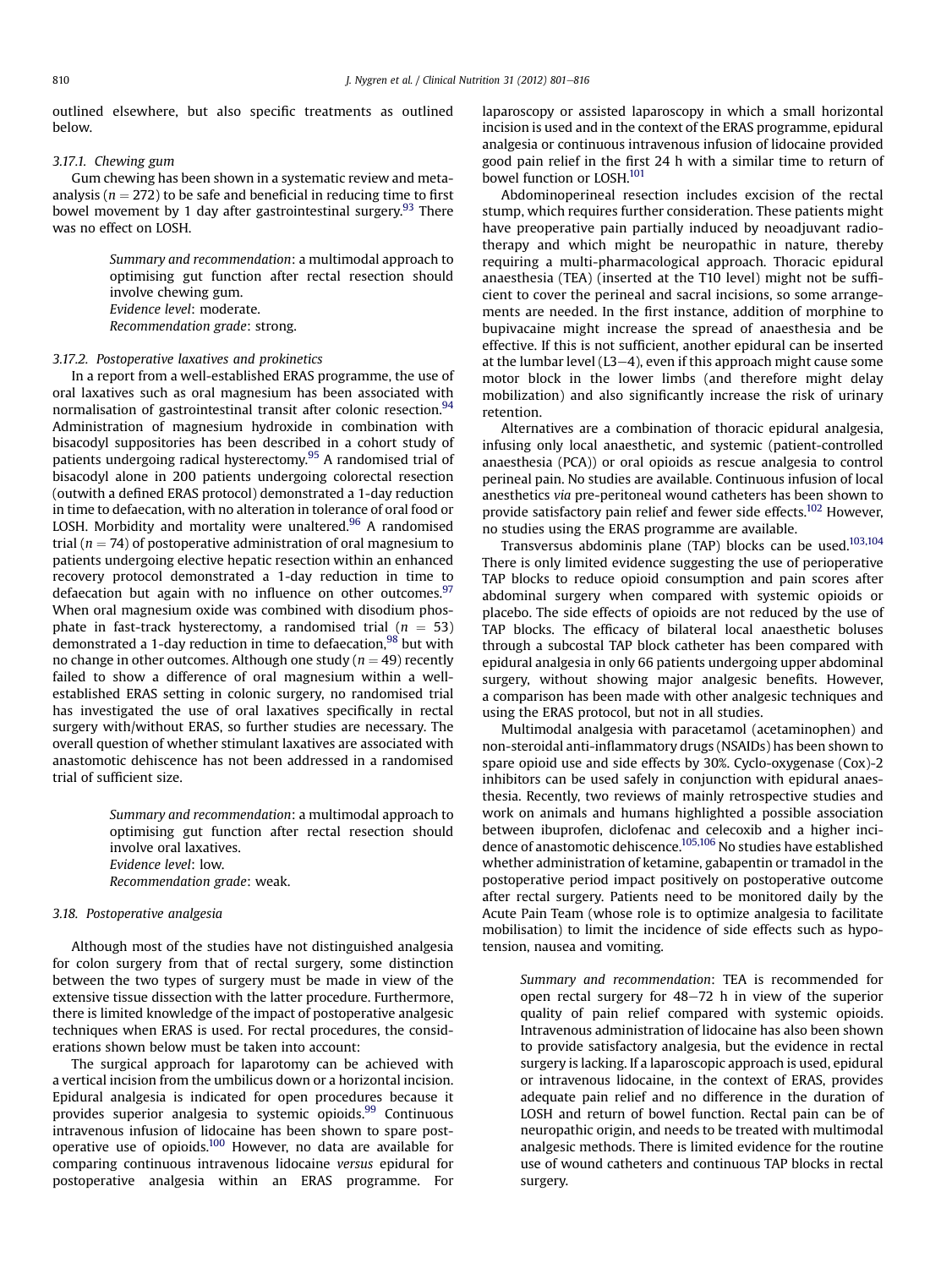Evidence level Epidural for open surgery: high. Epidural for laparoscopy: low. Intravenous lidocaine: moderate. Wound infiltration and TAP blocks: low. Recommendation grade Epidural for open surgery: strong. Epidural for laparoscopy: weak. Intravenous lidocaine: weak. Wound infiltration and TAP blocks: weak.

# 3.19. Perioperative nutritional care

### 3.19.1. Early oral intake (within 24 h)

In the well-nourished patient with preserved gastrointestinal function in the days after surgery, high-quality hospital food introduced within 24 h will fulfil most nutritional requirements, and little artificial nutritional support is required. It has been wellestablished that any delay in the resumption of normal oral diet after major surgery is associated with increased rates of infectious complications and delayed recovery.<sup>[107](#page-14-0)</sup> Importantly, early oral diet has been shown to be safe in patients with a new non-diverted colorectal anastomosis[.107](#page-14-0) Meta-analyses highlight an increased risk of vomiting; considerable efforts must be made to prevent postoperative ileus and a risk of aspiration.

> Summary and recommendation: an oral ad-libitum diet is recommended 4 h after rectal surgery. Evidence level: moderate. Recommendation grade: strong.

#### 3.19.2. Oral nutritional supplements

There are no randomised trials showing whether oral nutritional supplements (ONS) act to supplement total food intake in patients undergoing rectal surgery within an ERAS protocol.

A large prospective series confirmed that an oral diet after colorectal resection within an ERAS protocol can be substantial  $(z=1200 \text{ kcal daily from the first day after surgery})^{108}$  $(z=1200 \text{ kcal daily from the first day after surgery})^{108}$  $(z=1200 \text{ kcal daily from the first day after surgery})^{108}$  but in itself cannot prevent postoperative weight loss (by  $\approx$  3 kg on postoperative day 28). There may, therefore, be a role for extended routine use of protein-rich supplements in ERAS protocols. Two trials of perioperative nutritional supplements in the outpatient phase lasting  $4-16$  weeks demonstrated significant effects on postoperative morbidity $109,110$  in general surgical patients, but another trial did not.<sup>[111](#page-14-0)</sup>

> Summary and recommendation: in addition to normal food intake, patients should be offered ONS to maintain adequate intake of protein and energy. Evidence level: low. Recommendation grade: strong.

## 3.20. Perioperative glycaemic control

Insulin resistance is a physiological response to surgical injury characterised by impaired uptake of peripheral glucose and accelerated hepatic glucose release, resulting in hyperglycaemia.<sup>112</sup> Hyperglycaemia is common in non-critically ill postoperative patients with and without a preoperative diagnosis of  $DM<sup>113</sup>$  $DM<sup>113</sup>$  $DM<sup>113</sup>$  The risk of complications associated with hyperglycaemia in the surgical patient first became widely appreciated with publication of an interventional trial of intensive insulin treatment. This demonstrated appreciable reductions in morbidity and mortality from

treatment of hyperglycaemia with insulin in mainly postoperative patients with planned admission to an Intensive Care Unit (ICU).<sup>114</sup> Subsequent multivariable regression analyses revealed that lower glucose concentrations were the important factor.<sup>[115](#page-14-0)</sup> A recent multicentre trial confirmed these findings in the subgroup of patients with trauma.<sup>[116](#page-14-0)</sup> No subsequent trials of intensive insulin therapy in surgical patients have been published.

However, there is little doubt that hyperglycaemia is harmful also in routine perioperative care outside the ICU.<sup>117–[119](#page-14-0)</sup> There is no high-level evidence on what glycaemic target is appropriate in this setting; expert opinion only is available. The US Endocrine Society has recommended a pre-meal blood glucose target of <7.8 mmol/l and a random glucose value of  $<$ 10.0 mmol/l.<sup>120</sup>

Strategies for achieving such targets are evolving. Intensive insulin treatment is not advised due to the intake of discrete meals in most patients.<sup>[120](#page-14-0)</sup> The traditional and still widely used slidingscale subcutaneous insulin regimen is a reactive rather than preventive strategy, and is not supported by available clinical evidence[.121](#page-14-0) Basal-bolus subcutaneous insulin therapy was shown to result in better glycaemic control and lower overall complication rates in diabetic, non-critically ill surgical patients in a recent randomised trial.<sup>122</sup>

In elective major surgery, there is an opportunity to prevent or attenuate metabolic responses to surgery, rather than having to treat them with insulin. Several stress-reducing interventions in ERAS attenuate insulin resistance as single interventions, including preoperative oral carbohydrate treatment,<sup>123,124</sup> epidural blockade<sup>125,126</sup> and minimally invasive surgery.<sup>[127](#page-15-0)</sup> If such interventions are combined in an ERAS protocol, hyperglycaemia can be avoided even during full enteral feeding starting immediately after major colorectal surgery.<sup>128</sup>

Summary and recommendation: maintenance of perioperative blood sugar levels within an expert-defined range results in better outcomes. Therefore, insulin resistance and hyperglycemia should be avoided using stress-reducing measures or if already established by active treatment. The level of glycaemia to target for intervention at the ward level remains uncertain, and is dependent upon local safety aspects. Evidence level

Use of stress-reducing measures: moderate. Level of glycaemia for insulin treatment: low. Recommendation grade Use of stress-reducing treatments: strong.

Insulin treatment (non-diabetics) at the ward level: weak.

# 3.21. Early mobilisation

Extended bed rest is associated not only with an increase risk of thromboembolism but also with several unwanted effects such as insulin resistance, muscle loss, loss of muscle strength, pulmonary depression, and reduced tissue oxygenation.

Encouraging postoperative early mobilisation is important to avoid patient discomfort (pain and ileus) because patients must be adequately nursed, keeping their independence as much as possible. Patients should be out of bed 2 h on the day of surgery, and 6 h per day until hospital discharge[.129](#page-15-0)

Summary and recommendation: patients should be nursed in an environment that encourages independence and mobilisation. A care plan that facilitates patients being out of bed for 2 h on the day of surgery and 6 h thereafter is recommended. Evidence level: low Recommendation grade: strong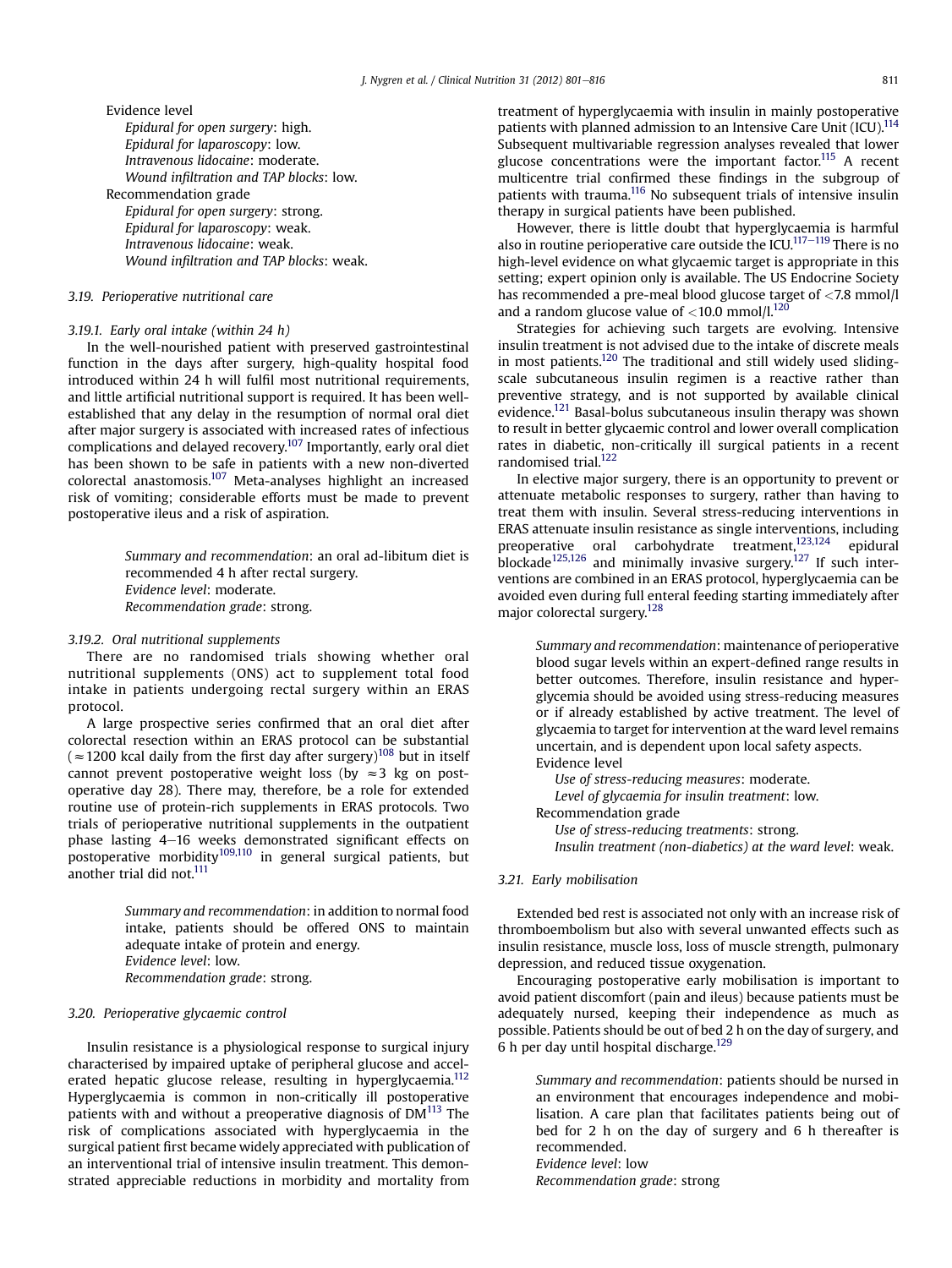#### 3.22. Audit and outcome measures

The evidence of improved outcomes with the implementation of individual elements of ERAS protocols is presented in this paper. We have included more recent studies undertaken within an ERAS protocol and evaluated the impact of specific interventions with an ERAS control cohort. All surgeons in 'developed countries' are functioning in an era of: reform of healthcare management; reduced cost initiatives concomitant with increased patient safety and providers for improved outcomes mandates; and pay-forperformance programmes. Incumbent upon perioperative care is the implementation and auditing of care improvement strategies. During the early reporting of ERAS, critics of fast-track protocols questioned whether reported improvement could be due only to increased observation. The impact of this Hawthorne effect (improved performance due to known observation) also brought into question the validity of early reports of improved outcomes from the US-based Surgical Complications Improvement Program (SCIP)[.130](#page-15-0) In many ways, the SCIP and ERAS protocols as well as the US-based National Surgical Quality Improvement Program (NSQIP) share the difficult blessing of improved observed outcomes without clarity as to which variable of care resulted in the improvement. By implementing the stress-reducing elements of perioperative care that have convincing supporting studies, the ERAS programme has shown outcome improvements over implementation of single elements into a background of traditional care. For example, allowing patients to eat on the first postoperative day was found to be safe.<sup>131</sup> Once an ERAS programme is in place, however, it is impossible to 'dissect out' the use of immediate ad-libitum oral nutrition to determine its impact on the outcomes observed with the entire protocol.<sup>2</sup> Quite similar is the finding that compliance with NSQIP and SCIP interventions resulted in general improvements in outcomes, but individual elements did not result in improvements in the outcomes of interest. Improved compliance with recommended perioperative antibiotic use did not reduce further the prevalence of surgical-site infections.[130](#page-15-0) Whether or not the individual components of greatest impact can be defined, auditing is essential to maintain compliance and to provide a background from which future studies are shaped. Adherence to an established protocol is proven to be in linear relationship to improved outcomes.[33](#page-13-0) Also, all improvements in the ERAS programme and ERAS Society protocols have arisen from database review and compliance auditing.[132](#page-15-0) Auditing is necessary. The question is which components should be strictly recorded and followed, as well as, how the data are retrieved, stored, shared, and analysed.

As with any intervention, variability exists between healthcare systems. Many outcomes most easily retrieved from the medical records are linked to use of health system resources. Thus, LOSH, overall cost, complications requiring readmission to hospital, longer operations, need for blood transfusions, and similar outcomes are often reported. Each of these may be important or may only be a marker for improved care. For example, a patient is not actually "healthier" because he/she leaves the hospital 14 h sooner than another, but he may be recovering with lesser difficulty as witnessed by meeting discharge criteria sooner. As discussed above, rectal resections are different from colon resections with respect to indication, preoperative optimisation of patients, intraoperative challenges, and postoperative needs. This is particularly true if considering preoperative chemoradiation for malignancy, immunosuppression for inflammatory bowel disease, previous pelvic surgery, ostomy creation, and flap closures. Considering these factors, which are not specifically addressed in ERAS studies of colon resection, will create a relative stratification of perioperative risk factors for a clearer assessment of the same outcome analysis.

In short, auditing of any change in perioperative care is prudent and, in some healthcare settings, essential. Occasionally the outcome variable defined by a healthcare system does not directly define better or worse outcomes, and care providers need to be involved in these analyses and care management plans to ensure fair evaluations of outcomes and the best possible auditing of their work.

The outcomes of interest in rectal resection are essentially the same as those in colon resection. However, there is significant difference in risks for worse outcomes in rectal resection. Hence, preoperative assessment and definition of risks specific to rectal resection is required.

The best studies of ERAS in rectal resection will be specific to this population in accrual and auditing. Given the number of rectal resections compared with colon resections, few centers have adequate numbers of patients to independently undertake the rigorous evaluation already accomplished in ERAS for colon resection. The ongoing multinational efforts of the ERAS Society Research Committee, in conjunction with the ERAS Interactive Audit System, will result in adequate subject numbers to provide strong outcomes analyses for the pelvic bowel resection patient group. This system will also act as a background upon which new interventions may be introduced in randomised or large cohort study design.

Summary and recommendation: all patients should be audited for protocol compliance and outcomes. Evidence level: low. Recommendation grade: strong.

## 4. Overall traditional versus ERAS care

The principles of ERAS have largely been established on the basis of elective segmental colonic resection.<sup>[1](#page-12-0)</sup> Initially, the focus was on open surgery and latterly on laparoscopic resection. Rectal surgery, however, represents a different challenge. The magnitude and duration of surgery is longer, blood loss is greater, the patients may have received preoperative chemoradiation, and the frequent use of a stoma requires significant educational input. Moreover, the rate of anastamotic leaks is higher and overall morbidity and mortality greater. On the one hand, this suggests that there may be even greater gains to be had by adopting optimal nutritional and metabolic care in patients undergoing more major surgery. On the other hand, traditionalists worry about any adverse influence of altered practice, especially with respect to anastamotic integrity. In particular, concerns have been expressed about the use or lack of use of  $MBP<sub>1</sub><sup>23</sup>$  $MBP<sub>1</sub><sup>23</sup>$  $MBP<sub>1</sub><sup>23</sup>$  epidurals, vasopressors, NSAIDs, and laxatives.

Within an enhanced recovery programme for open colorectal surgery, male sex, preoperative comorbidity and age >80 years have been shown to be independent determinants of prolonged LOSH and postoperative morbidity.<sup>[133](#page-15-0)</sup> Such data suggest that, even with enhanced recovery, rectal surgery represents a greater challenge than colonic surgery. An international survey of surgeons (123 surgeons in 28 countries) reported recently that 63% use enhanced recovery for rectal cancer.<sup>[134](#page-15-0)</sup> Thus, despite the greater challenges for ERAS in rectal surgery, the trend seems towards widespread adoption of ERAS for such patients.

There are no prospective randomised trials that have specifically focused on the role of ERAS in rectal surgery alone. All randomised trials that have included rectal surgery have also included an admixture of colonic resections. The numbers of patients in such studies are relatively small and even in the context of metaanalyses it has not been possible to separate the rectal patients[.135](#page-15-0) Thus, it is not possible to be definitive about the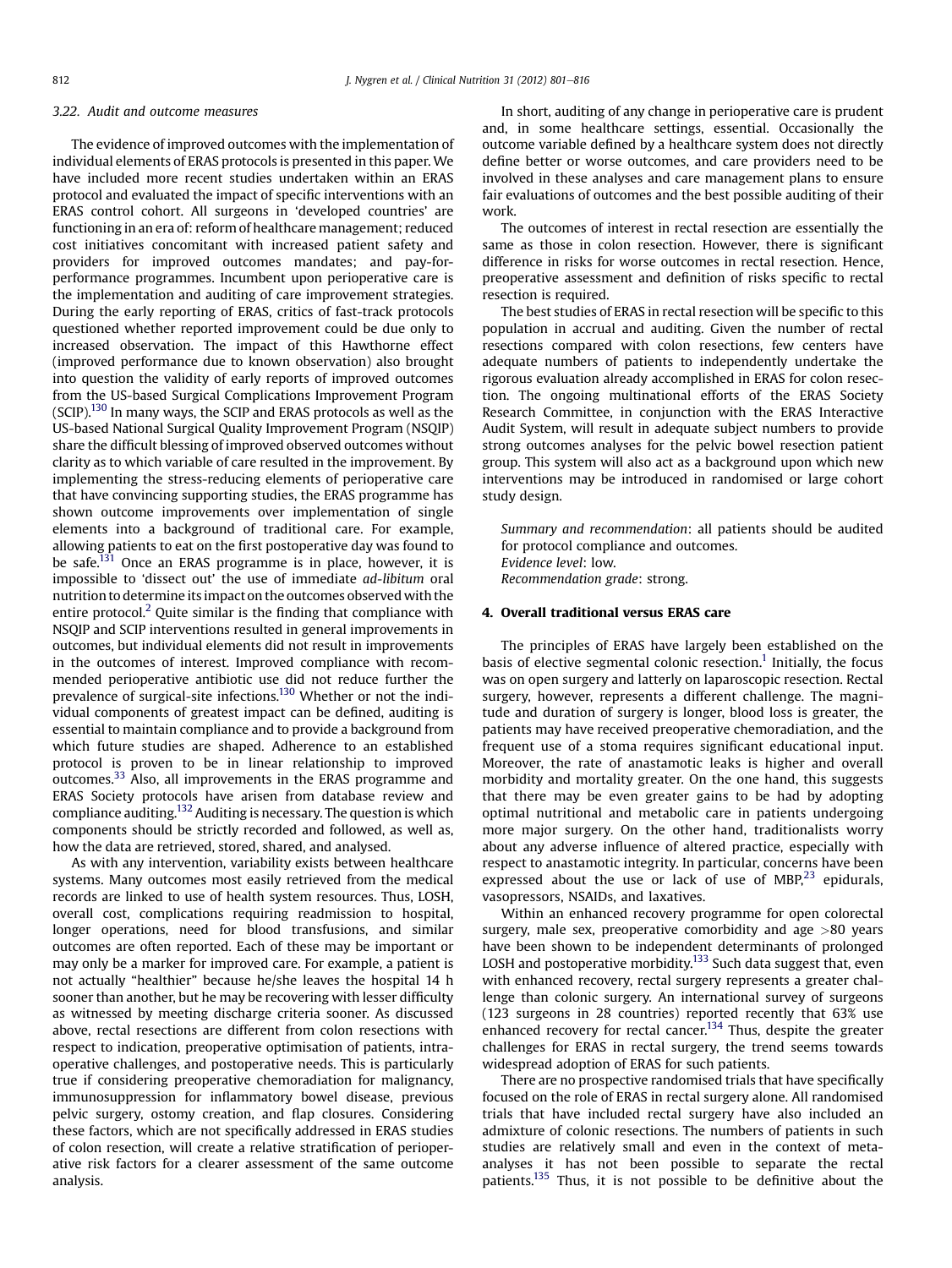<span id="page-12-0"></span>influence of traditional versus ERAS care upon recovery, morbidity or mortality. However, published case series with retrospective controls have suggested a consistent reduction in LOSH by  $3-5$  days whether the resection is undertaken by open or laparoscopic  $means$ <sup>136–[138](#page-15-0)</sup> There has been no reported increase in postoperative complications or mortality, suggesting that managing rectal cancer patients within an ERAS protocol is safe.

Summary and recommendation: rectal surgery undertaken within an enhanced recovery programme is safe and improves recovery as reflected by a  $3-5$  day reduction in LOSH. Evidence level: low. Recommendation grade: strong.

## 4.1. Health economics and quality of life (QoL)

Although implementation of an ERAS protocol is a complex and time-consuming multidisciplinary project, available data demonstrate that such costs are offset by subsequent savings in reduced  $LOSH<sup>139,140</sup>$  $LOSH<sup>139,140</sup>$  $LOSH<sup>139,140</sup>$  and reduced complication rates.<sup>[140](#page-15-0)</sup> Furthermore, significant long-term cost savings are possible in ERAS protocols: an average calculated cost saving of NZD 6,900 per patient was reported for 50 consecutive ERAS patients compared with 50 patients who underwent traditional care.<sup>[140](#page-15-0)</sup>

Few significant differences have been reported in terms of QoL[,139,141](#page-15-0) perhaps because health-specific QoL instruments for perioperative care have been unavailable and investigators have instead used generic QoL instruments or instruments developed for certain diagnoses rather than perioperative care. This is currently being addressed with the development of well-validated, healthspecific abdominal surgery perioperative QoL scores.<sup>142</sup> Better data are available on the important phenomenon of postoperative fatigue, which has been reported to be decreased within ERAS care in observational studies.<sup>[143,144](#page-15-0)</sup>

Summary and recommendation: ERAS protocols are cost-neutral or cost-effective and result in reduced fatigue. They are recommended as the current standard of care. Evidence level: low.

Recommendation grade: weak.

## 5. Comment

These guidelines in perioperative care for rectal surgery are based on the current literature (summarised in [Table 2\)](#page-3-0). They aim to help surgeons and anaesthetists to employ current best practice to enhance the recovery of patients undergoing major rectal surgery. The ERAS Society is involved in updating guidance to support the use of best perioperative care. The current guidelines are in development from two consensus papers.<sup>1,145</sup> We decided to produce separate guidelines for colonic and rectal resections because there are differences developing in best practice. The present guidelines were produced using the GRADE system $4$  using strict criteria to determine the levels of evidence. As explained in Section [2,](#page-1-0) the reviewers take into consideration the potential good versus potential harm argument that the treatment may have when setting the level of the recommendation. This may allow for strong recommendation even if the data behind the evidence are of moderate, or even low, quality, but the harm is considered negligible.

Since the practice of surgery and anaesthesia is continuously changing, there is a need for regular updates of the knowledge base and for continuous training of those involved in the treatment of surgical patients. The ERAS Society for Perioperative Care ([www.](http://www.erassociety.org) [erassociety.org](http://www.erassociety.org)) was initiated by the former ERAS Study Group

and was formed in 2010 to support these processes. The Society participates in the improvement of perioperative care by developing new knowledge through research, education and also by being involved in the implementation of best practice.

## Funding

The ERAS Society have received an unrestricted development grant from Nutricia Research.

# Author contributions

Scientific input, critical revision and final approval of manuscript: all authors coordinated writing and revision and edited this contribution.

# Conflicts of interests

The ERAS Society<sup>®</sup> receives an unrestricted grant from Nutricia. OL has served as an external advisor to Nutricia and has occasionally received travel and lecture honoraria from Nutricia, Fresenius-Kabi, BBraun, Baxter and Nestle. OL also previously held a patent for a preoperative carbohydrate drink formerly licensed to Nutricia.

All other authors declare no conflicts of interests.

#### References

- 1. Fearon KC, Ljungqvist O, Von Meyenfeldt M, Revhaug A, Dejong CH, Lassen K, et al. Enhanced recovery after surgery: a consensus review of clinical care for patients undergoing colonic resection. Clin Nutr 2005 Jun; 24(3): 466-77.
- Kehlet H, Wilmore DW. Evidence-based surgical care and the evolution of fast-track surgery. Ann Surg 2008 Aug; 248(2): 189-98.
- 3. Verhagen AP, de Vet HC, de Bie RA, Kessels AG, Boers M, Bouter LM, et al. The Delphi list: a criteria list for quality assessment of randomized clinical trials for conducting systematic reviews developed by Delphi consensus. J Clin Epidemiol 1998 Dec; 51(12): 1235-41.
- 4. Guyatt GH, Oxman AD, Kunz R, Falck-Ytter Y, Vist GE, Liberati A, et al. Going from evidence to recommendations. Bmj 2008 May  $10;336(7652):1049-51$ .
- 5. Guyatt GH, Oxman AD, Kunz R, Jaeschke R, Helfand M, Liberati A, et al. Incorporating considerations of resources use into grading recommendations. Bmj 2008 May 24;336(7654):1170-3.
- 6. Guyatt GH, Oxman AD, Kunz R, Vist GE, Falck-Ytter Y, Schunemann HJ. What is "quality of evidence" and why is it important to clinicians? BMJ 2008 May  $3:336(7651):995-8.$
- 7. Guyatt GH, Oxman AD, Vist GE, Kunz R, Falck-Ytter Y, Alonso-Coello P, et al. GRADE: an emerging consensus on rating quality of evidence and strength of recommendations. BMJ 2008 Apr 26;336(7650):924-6.
- 8. Carli F, Charlebois P, Baldini G, Cachero O, Stein B. An integrated multidisciplinary approach to implementation of a fast-track program for laparoscopic colorectal surgery. Can J Anaesth 2009 Nov;  $56(11)$ : 837-42.
- 9. Halaszynski TM, Juda R, Silverman DG. Optimizing postoperative outcomes with efficient preoperative assessment and management. Crit Care Med 2004 Apr; 32(4 Suppl.): S76-86.
- 10. Stergiopoulou A, Birbas K, Katostaras T, Mantas J. The effect of interactive multimedia on preoperative knowledge and postoperative recovery of patients undergoing laparoscopic cholecystectomy. Methods Inf Med 2007;46(4):406-9.
- 11. Clarke HD, Timm VL, Goldberg BR, Hattrup SJ. Preoperative patient education reduces in-hospital falls after total knee arthroplasty. Clin Orthop Relat Res 2011 Jan; 470(1): 244-9.
- 12. Edward GM, Naald NV, Oort FJ, de Haes HC, Biervliet JD, Hollmann MW, et al. Information gain in patients using a multimedia website with tailored information on anaesthesia. Br J Anaesth 2010 Mar;  $106(3)$ : 319-24.
- 13. Haines TP, Hill AM, Hill KD, McPhail S, Oliver D, Brauer S, et al. Patient education to prevent falls among older hospital inpatients: a randomized controlled trial. Arch Intern Med  $2010$  Mar  $28:171(6):516-24$ .
- 14. Younis J, Salerno G, Fanto D, Hadjipavlou M, Chellar D, Trickett JP. Focused preoperative patient stoma education, prior to ileostomy formation after anterior resection, contributes to a reduction in delayed discharge within the enhanced recovery programme. Int J Colorectal Dis 2011 Jan;  $27(1)$ : 43-7.
- 15. (AAGBI) TaoaoGBaI. Pre-operative assessment and patient preparation. AAGBI; 2010.
- 16. Gustafsson UO, Ljungqvist O. Perioperative nutritional management in digestive tract surgery. Curr Opin Clin Nutr Metab Care 2011 Sep;14(5):  $504 - 9.$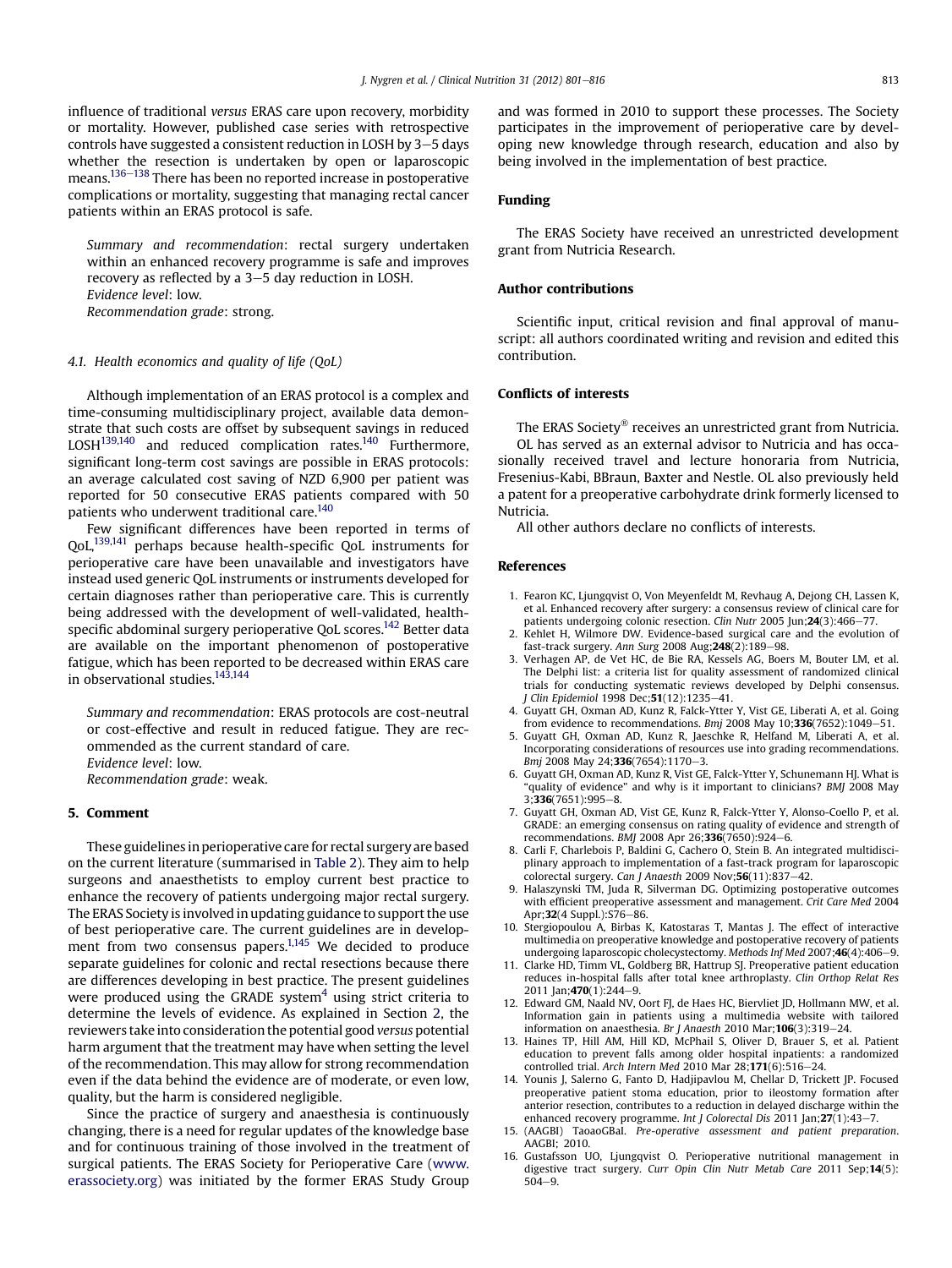- <span id="page-13-0"></span>17. Mastracci TM, Carli F, Finley RJ, Muccio S, Warner DO. Effect of preoperative smoking cessation interventions on postoperative complications. J Am Coll Surg 2011 Jun: 212(6): 1094-6.
- 18. Tonnesen H, Nielsen PR, Lauritzen JB, Moller AM. Smoking and alcohol intervention before surgery: evidence for best practice. Br J Anaesth 2009 Mar; 102(3): 297-306.
- 19. Carli F, Charlebois P, Stein B, Feldman L, Zavorsky G, Kim DJ, et al. Randomized clinical trial of prehabilitation in colorectal surgery. Br J Surg 2010 Aug;97(8): 1187-97
- 20. Mayo NE, Feldman L, Scott S, Zavorsky G, Kim do J, Charlebois P, et al. Impact of preoperative change in physical function on postoperative recovery: argument supporting prehabilitation for colorectal surgery. Surgery 2011  $Sen:150(3):505-14.$
- 21. Holte K, Nielsen KG, Madsen JL, Kehlet H. Physiologic effects of bowel preparation. Dis Colon Rectum 2004 Aug;47(8):1397-402.
- 22. Guenaga KF, Matos D, Wille-Jorgensen P. Mechanical bowel preparation for elective colorectal surgery. Cochrane Database Syst Rev 2011; $\dot{9}$ :CD001544.
- 23. Bretagnol F, Panis Y, Rullier E, Rouanet P, Berdah S, Dousset B, et al. Rectal cancer surgery with or without bowel preparation: the French GRECCAR III multicenter single-blinded randomized trial. Ann Surg 2010 Nov;252(5): 863-8
- 24. Brady M, Kinn S, Stuart P. Preoperative fasting for adults to prevent perioperative complications. Cochrane Database Syst Rev 2009;7(4):CD005285.
- 25. Soreide E, Ljungqvist O. Modern preoperative fasting guidelines: a summary of the present recommendations and remaining questions. Best Pract Res Clin Anaesthesiol 2006 Sep; 20(3): 483-91.
- 26. Gustafsson UO, Nygren J, Thorell A, Soop M, Hellstrom PM, Ljungqvist O, et al. Pre-operative carbohydrate loading may be used in type 2 diabetes patients. Acta Anaesthesiol Scand 2008 Aug;52(7):946-51.
- 27. Nygren J. The metabolic effects of fasting and surgery. Best Pract Res Clin Anaesthesiol 2006 Sep; 20(3): 429-38.
- 28. Crowe PJ, Dennison A, Royle GT. The effect of pre-operative glucose loading on postoperative nitrogen metabolism. Br J Surg 1984;**71**(8):635–7.<br>29. Svanfeldt M, Thorell A, Hausel J, Soop M, Rooyackers O, Nygren J, et al.
- Randomized clinical trial of the effect of preoperative oral carbohydrate treatment on postoperative whole-body protein and glucose kinetics. Br J Surg 2007 Nov; 94(11): 1342-50.
- 30. Yuill KA, Richardson RA, Davidson HI, Garden OJ, Parks RW. The administration of an oral carbohydrate-containing fluid prior to major elective uppergastrointestinal surgery preserves skeletal muscle mass postoperativelya randomised clinical trial. Clin Nutr 2005 Feb;24(1):32-7
- 31. Henriksen MG, Hessov I, Dela F, Hansen HV, Haraldsted V, Rodt SA. Effects of preoperative oral carbohydrates and peptides on postoperative endocrine response, mobilization, nutrition and muscle function in abdominal surgery. Acta Anaesthesiol Scand 2003 Feb;  $47(2)$ : 191-9.
- 32. Awad S, Varadhan K, Kanagaraj M, et al. Preoperative oral carbohydrate loading in elective surgery: a meta-analysis. BJS, in press.
- 33. Gustafsson UO, Hausel J, Thorell A, Ljungqvist O, Soop M, Nygren J. Adherence to the enhanced recovery after surgery protocol and outcomes after colorectal cancer surgery. Arch Surg 2011 May;  $146(5):571-7$ .
- 34. Caumo W, Levandovski R, Hidalgo MP. Preoperative anxiolytic effect of melatonin and clonidine on postoperative pain and morphine consumption in patients undergoing abdominal hysterectomy: a double-blind, randomized, placebo-controlled study. *J Pain* 2009 Jan;  $10(1)$ : 100–8.
- 35. Walker KJ, Smith AF. Premedication for anxiety in adult day surgery. Cochrane Database Syst Rev 2009;7(4):CD002192.
- 36. Lepouse C, Lautner CA, Liu L, Gomis P, Leon A. Emergence delirium in adults in the post-anaesthesia care unit. Br J Anaesth 2006 Jun;  $96(6)$ : 747-53.
- 37. Rasmussen LS, Steentoft A, Rasmussen H, Kristensen PA, Moller JT. Benzodiazepines and postoperative cognitive dysfunction in the elderly. ISPOCD Group. International Study of Postoperative Cognitive Dysfunction. Br J Anaesth 1999 Oct:  $83(4):585-9$
- 38. Rasmussen MS, Jorgensen LN, Wille-Jorgensen P. Prolonged thromboprophylaxis with low molecular weight heparin for abdominal or pelvic surgery. Cochrane Database Syst Rev 2009;21(1):CD004318.
- 39. Amaragiri SV, Lees TA. Elastic compression stockings for prevention of deep vein thrombosis. Cochrane Database Syst Rev 2010;7(7):CD001484.
- 40. Fleming FJ, Kim MJ, Salloum RM, Young KC, Monson JR. How much do we need to worry about venous thromboembolism after hospital discharge? A study of colorectal surgery patients using the National Surgical Quality Improvement Program database. Dis Colon Rectum 2010 Oct;53(10):1355-60.
- 41. Bratzler DW, Houck PM. Antimicrobial prophylaxis for surgery: an advisory statement from the National Surgical Infection Prevention Project. Clin Infect Dis 2004 Jun 15;38(12):1706-15.
- 42. Nelson RL, Glenny AM, Song F. Antimicrobial prophylaxis for colorectal surgery. Cochrane Database Syst Rev 2009;21(1):CD001181.
- 43. Itani KM, Wilson SE, Awad SS, Jensen EH, Finn TS, Abramson MA. Ertapenem versus cefotetan prophylaxis in elective colorectal surgery. New Engl J Med 2006 Dec 21;355(25):2640-51.
- 44. Darouiche RO, Wall Jr MJ, Itani KM, Otterson MF, Webb AL, Carrick MM, et al. Chlorhexidine-alcohol versus povidone-iodine for surgical-site antisepsis. New Engl J Med 2010 Jan 7;362(1):18-26.
- 45. Punjasawadwong Y, Boonjeungmonkol N, Phongchiewboon A. Bispectral index for improving anaesthetic delivery and postoperative recovery. Cochrane Database Syst Rev 2007;17(4):CD003843.
- 46. Marret E, Remy C, Bonnet F. Meta-analysis of epidural analgesia versus parenteral opioid analgesia after colorectal surgery. Br  $I$  Surg 2007 Jun:  $94(6)$ :665-73.
- 47. Levy BF, Scott MJ, Fawcett W, Fry C, Rockall TA. Randomized clinical trial of epidural, spinal or patient-controlled analgesia for patients undergoing laparoscopic colorectal surgery. Br J Surg 2011 Aug;  $98(8)$ : 1068-78.
- 48. Marana E, Colicci S, Meo F, Marana R, Proietti R. Neuroendocrine stress response in gynecological laparoscopy: TIVA with propofol versus sevoflurane anesthesia. *J Clin Anesth* 2010 Jun: $22(4)$ : 250-5.
- 49. Liu Y, Zheng Y, Gu X, Ma Z. The efficacy of NMDA receptor antagonists for preventing remifentanil-induced increase in postoperative pain and analgesic requirement: a meta-analysis. Minerva Anestesiol 2012 Jun:78(6):653–67.
- 50. Rex C, Wagner S, Spies C, Scholz J, Rietbergen H, Heeringa M, et al. Reversal of neuromuscular blockade by sugammadex after continuous infusion of rocuronium in patients randomized to sevoflurane or propofol maintenance anesthesia. Anesthesiology 2009  $|ul;111(1):30-5$ .
- 51. Beck-Schimmer B, Schimmer RC. Perioperative tidal volume and intraoperative open lung strategy in healthy lungs: where are we going? Best Pract Res Clin Anaesthesiol 2010 Jun;  $24(2)$ : 199-210.
- 52. Talab HF, Zabani IA, Abdelrahman HS, Bukhari WL, Mamoun I, Ashour MA, et al. Intraoperative ventilatory strategies for prevention of pulmonary atelectasis in obese patients undergoing laparoscopic bariatric surgery. Anesth Analg 2009 Nov; 109(5): 1511-6.
- 53. Greif R, Akca O, Horn EP, Kurz A, Sessler DI. Supplemental perioperative oxygen to reduce the incidence of surgical-wound infection. New Engl J Med 2000 Jan 20;342(3):161-7.
- 54. Imberger G, McIlroy D, Pace NL, et al. Positive end-expiratory pressure (PEEP) during anaesthesia for the prevention of mortality and postoperative pulmonary complications. Cochrane Database Syst Rev 2010;8(9):CD007922.
- 55. Blixt C, Ahlstedt C, Ljungqvist O, et al. The effect of perioperative glucose control on postoperative insulin resistance. Clin Nutr  $2012; 31(5):676-81$ .
- 56. Jackson RS, Amdur RL, White JC, Macsata RA. Hyperglycemia is associated with increased risk of morbidity and mortality after colectomy for cancer. J Am Coll Surg 2011 Jan; 214(1):68-80.
- 57. Sato H, Carvalho G, Sato T, Lattermann R, Matsukawa T, Schricker T. The association of preoperative glycemic control, intraoperative insulin sensitivity, and outcomes after cardiac surgery. J Clin Endocrinol Metab 2010 Sep; 95(9): 4338-44.
- 58. Sato H, Lattermann R, Carvalho G, Sato T, Metrakos P, Hassanain M, et al. Perioperative glucose and insulin administration while maintaining normoglycemia (GIN therapy) in patients undergoing major liver resection. Anesth Analg 2010 Jun 1;110(6):1711-8.
- 59. Gould TH, Grace K, Thorne G, Thomas M. Effect of thoracic epidural anaesthesia on colonic blood flow. Br J Anaesth 2002 Sep; $89(3):446-51$ .
- 60. Giglio MT, Marucci M, Testini M, Brienza N. Goal-directed haemodynamic therapy and gastrointestinal complications in major surgery: a meta-analysis of randomized controlled trials. Br J Anaesth 2009 Nov;  $103(5):637-46$ .
- 61. Hiltebrand LB, Koepfli E, Kimberger O, Sigurdsson GH, Brandt S. Hypotension during fluid-restricted abdominal surgery: effects of norepinephrine treatment on regional and microcirculatory blood flow in the intestinal tract. Anesthesiology 2011 Mar; 114(3): 557-64.
- 62. Carli F, Kehlet H, Baldini G, Steel A, McRae K, Slinger P, et al. Evidence basis for regional anesthesia in multidisciplinary fast-track surgical care pathways. Reg Anesth Pain Med 2011 Jan-Feb;  $36(1)$ : 63-72.
- 63. Kehlet H, Dahl JB. Anaesthesia, surgery, and challenges in postoperative recovery. Lancet 2003 Dec 6;362(9399):1921-8.
- Kranke P, Eberhart LH. Possibilities and limitations in the pharmacological management of postoperative nausea and vomiting. Eur J Anaesthesiol 2011 Nov; 28(11): 758-65.
- 65. Fajardo AD, Dharmarajan S, George V, Hunt SR, Birnbaum EH, Fleshman JW, et al. Laparoscopic versus open 2-stage ileal pouch: laparoscopic approach allows for faster restoration of intestinal continuity.  $\hat{J}$  Am Coll Surg 2010 Sep; 211(3): 377-83.
- 66. Marcello PW, Milsom JW, Wong SK, Hammerhofer KA, Goormastic M, Church JM, et al. Laparoscopic restorative proctocolectomy: case-matched comparative study with open restorative proctocolectomy. Dis Colon Rectum 2000 May; 43(5): 604-8.
- 67. Bartels SA, D'Hoore A, Cuesta MA, Bensdorp AJ, Lucas C, Bemelman WA. Significantly increased pregnancy rates after laparoscopic restorative proctocolectomy: a cross-sectional study. Ann Surg 2012. http://dx.doi.org/ 10.1097/SLA.0b013e318250caa9.
- 68. Wu XJ, He XS, Zhou XY, Ke J, Lan P. The role of laparoscopic surgery for ulcerative colitis: systematic review with meta-analysis. Int J Colorectal Dis 2010 Aug; 25(8): 949-57.
- 69. Trastulli S, Cirocchi R, Listorti C, Cavaliere D, Avenia N, Gulla N, et al. Laparoscopic vs open resection for rectal cancer: a meta-analysis of randomized clinical trials. Colorectal Dis 2012 Jun;  $14(6)$ :e277-96.
- 70. Breukink S, Pierie J, Wiggers T. Laparoscopic versus open total mesorectal excision for rectal cancer. Cochrane Database Syst Rev 2006;18(4):CD005200.
- 71. Poon JT, Law WL. Laparoscopic resection for rectal cancer: a review. Ann Surg Oncol 2009 Nov;  $16(11)$ : 3038-47.
- 72. Guillou PJ, Quirke P, Thorpe H, Walker J, Jayne DG, Smith AM, et al. Short-term endpoints of conventional versus laparoscopic-assisted surgery in patients with colorectal cancer (MRC CLASICC trial): multicentre, randomised controlled trial. Lancet 2005 May 14-20;365(9472):1718-26.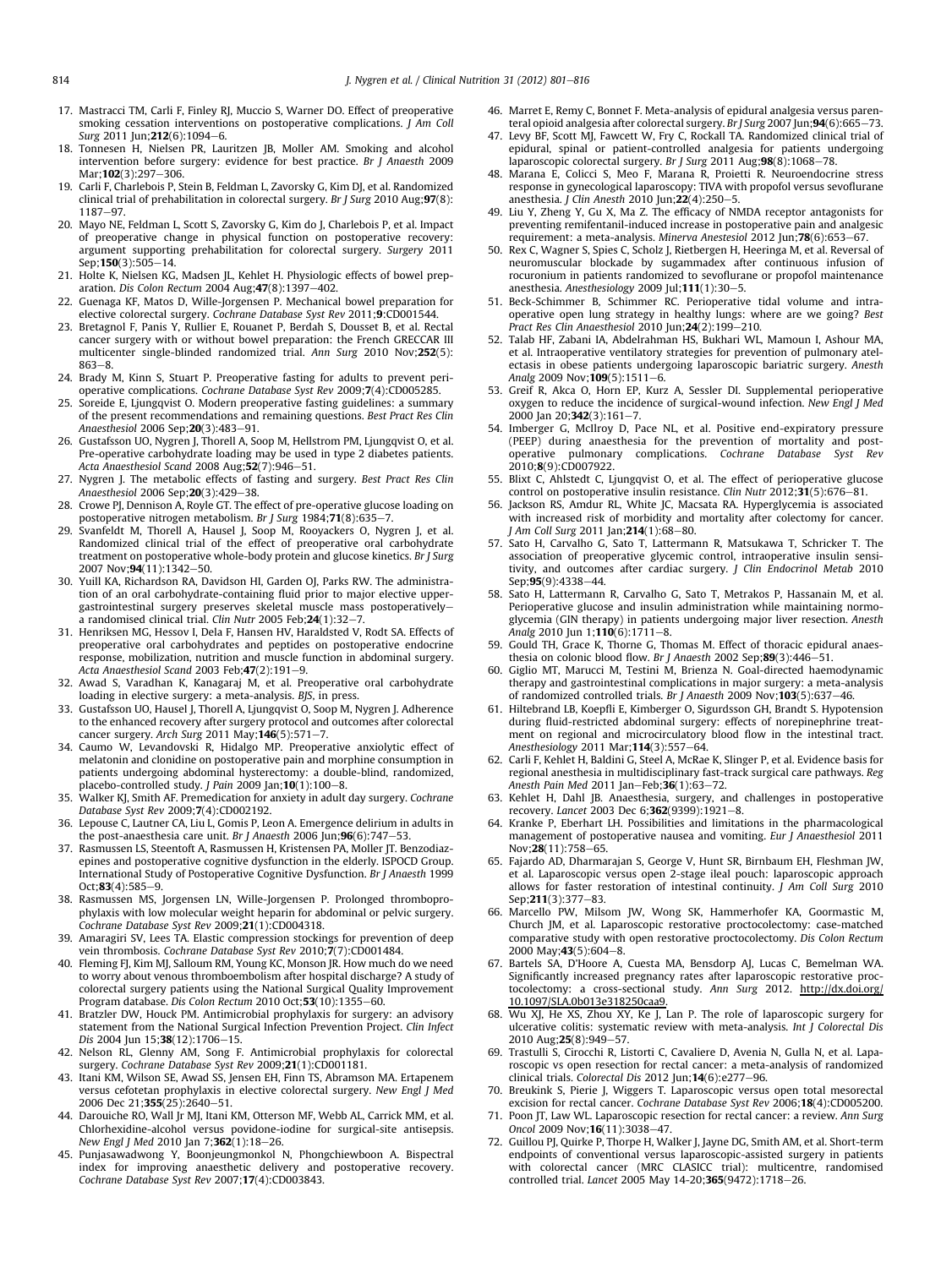- <span id="page-14-0"></span>73. Jayne DG, Guillou PJ, Thorpe H, Quirke P, Copeland J, Smith AM, et al. Randomized trial of laparoscopic-assisted resection of colorectal carcinoma: 3-year results of the UK MRC CLASICC Trial Group. J Clin Oncol 2007 Jul  $20;25(21):3061-8.$
- 74. Huang MJ, Liang JL, Wang H, Kang L, Deng YH, Wang JP. Laparoscopic-assisted versus open surgery for rectal cancer: a meta-analysis of randomized controlled trials on oncologic adequacy of resection and long-term oncologic outcomes. Int J Colorectal Dis 2010 Apr;  $26(4):415-21$ .
- 75. Cheatham ML, Chapman WC, Key SP, Sawyers JL. A meta-analysis of selective versus routine nasogastric decompression after elective laparotomy. Ann Surg 1995:221(5):469-76. discussion 76-8.
- 76. Nelson R, Edwards S, Tse B. Prophylactic nasogastric decompression after abdominal surgery. Cochrane Database Syst Rev 2007;18(3):CD004929.
- 77. Manning BJ, Winter DC, McGreal G, Kirwan WO, Redmond HP. Nasogastric intubation causes gastroesophageal reflux in patients undergoing elective laparotomy. Surgery 2001 Nov:  $130(5)$ : 788-91.
- 78. Rao W, Zhang X, Zhang J, Yan R, Hu Z, Wang Q. The role of nasogastric tube in decompression after elective colon and rectum surgery: a meta-analysis. Int I Colorectal Dis 2010 Apr: 26(4): 423-9.
- 79. Jottard K, Hoff C, Maessen J, van Ramshorst B, van Berlo CL, Logeman F, et al. Life and death of the nasogastric tube in elective colonic surgery in the Netherlands. Clin Nutr 2009 Feb; $28(1):26-8$ .
- 80. De Witte JL, Demeyer C, Vandemaele E. Resistive-heating or forced-air warming for the prevention of redistribution hypothermia. Anesth Analg 2010 Mar 1;110(3):829-33.
- 81. Bundgaard-Nielsen M, Secher NH, Kehlet H. 'Liberal' vs. 'restrictive' perioperative fluid therapy-a critical assessment of the evidence. Acta Anaesthesiol Scand 2009 Aug;53(7):843-51.
- 82. Senagore AJ, Delaney CP, Mekhail N, Dugan A, Fazio VW. Randomized clinical trial comparing epidural anaesthesia and patient-controlled analgesia after laparoscopic segmental colectomy. Br J Surg 2003 Oct;90(10):  $1195 - 9$
- 83. Virlos I, Clements D, Beynon J, Ratnalikar V, Khot U. Short-term outcomes with intrathecal versus epidural analgesia in laparoscopic colorectal surgery. Br J Surg 2010 Sep; 97(9): 1401-6.
- 84. Senagore AJ, Emery T, Luchtefeld M, Kim D, Dujovny N, Hoedema R. Fluid management for laparoscopic colectomy: a prospective, randomized assessment of goal-directed administration of balanced salt solution or hetastarch coupled with an enhanced recovery program. Dis Colon Rectum 2009 Dec: 52(12): 1935-40.
- 85. Noblett SE, Snowden CP, Shenton BK, Horgan AF. Randomized clinical trial assessing the effect of Doppler-optimized fluid management on outcome after elective colorectal resection. Br J Surg 2006 Sep;  $93(9)$ : 1069-76.
- 86. Powell-Tuck J, Gosling P, Lobo DN, Allison SP, Carlson GL, Gore M, et al. British Consensus Guidelines on Intravenous Fluid Therapy for Adult Surgical Patients (GIFTASUP). The British Association for Parenteral and Enteral Nutrition (BAPEN) 2008. [http://www.bapen.org.uk/pdfs/bapen\\_pubs/giftasup.pdf](http://www.bapen.org.uk/pdfs/bapen_pubs/giftasup.pdf) [accessed  $01.03.12$ ].
- 87. Jesus E, Karliczek A, Matos D, et al. Prophylactic anastomotic drainage for colorectal surgery. Cochrane Database Syst Rev 2004;18(4):CD002100.
- 88. Bretagnol F, Slim K, Faucheron JL. Anterior resection with low colorectal anastomosis. To drain or not? Ann Chir 2005 Jun;130(5):336-9.
- 89. Zmora O, Madbouly K, Tulchinsky H, Hussein A, Khaikin M. Urinary bladder catheter drainage following pelvic surgery-is it necessary for that long? Dis Colon Rectum 2010 Mar;  $53(3)$ : 321-6.
- 90. Benoist S, Panis Y, Denet C, Mauvais F, Mariani P, Valleur P. Optimal duration of urinary drainage after rectal resection: a randomized controlled trial. Surgery 1999 Feb;125(2):135-41.
- 91. Zaouter C, Kaneva P, Carli F. Less urinary tract infection by earlier removal of bladder catheter in surgical patients receiving thoracic epidural analgesia. Reg Anesth Pain Med 2009 Nov-Dec; 34(6): 542-8.
- 92. McPhail MJ, Abu-Hilal M, Johnson CD. A meta-analysis comparing suprapubic and transurethral catheterization for bladder drainage after abdominal surgery. Br J Surg 2006 Sep; 93(9): 1038-44.
- 93. Fitzgerald JE, Ahmed I. Systematic review and meta-analysis of chewing-gum therapy in the reduction of postoperative paralytic ileus following gastrointestinal surgery. World J Surg 2009 Dec; 33(12): 2557-66.
- 94. Basse L, Madsen JL, Kehlet H. Normal gastrointestinal transit after colonic resection using epidural analgesia, enforced oral nutrition and laxative. Br J Surg 2001 Nov; 88(11): 1498-500.
- 95. Fanning J, Yu-Brekke S. Prospective trial of aggressive postoperative bowel stimulation following radical hysterectomy. Gynecol Oncol 1999 Jun;73(3):  $412 - 4.$
- 96. Zingg U, Miskovic D, Pasternak I, Meyer P, Hamel CT, Metzger U. Effect of bisacodyl on postoperative bowel motility in elective colorectal surgery: a prospective, randomized trial. Int J Colorectal Dis 2008 Dec;  $23(12):1175-83.$
- 97. Hendry PO, van Dam RM, Bukkems SF, McKeown DW, Parks RW, Preston T, et al. Randomized clinical trial of laxatives and oral nutritional supplements within an enhanced recovery after surgery protocol following liver resection. Br J Surg 2010 Aug; 97(8): 1198-206.
- 98. Hansen CT, Sorensen M, Moller C, Ottesen B, Kehlet H. Effect of laxatives on gastrointestinal functional recovery in fast-track hysterectomy: a doubleblind, placebo-controlled randomized study. Am J Obstet Gynecol 2007 Apr;  $196(4)(311)$ :  $e1-7$ .
- 99. Werawatganon T, Charuluxanun S. Patient controlled intravenous opioid analgesia versus continuous epidural analgesia for pain after intra-abdominal surgery. Cochrane Database Syst Rev 2005;25(1):CD004088.
- 100. McCarthy GC, Megalla SA, Habib AS. Impact of intravenous lidocaine infusion on postoperative analgesia and recovery from surgery: a systematic review of randomized controlled trials. Drugs 2010 Jun 18;70(9):1149-63.
- 101. Wongyingsinn M, Baldini G, Charlebois P, Liberman S, Stein B, Carli F. Intravenous lidocaine versus thoracic epidural analgesia: a randomized controlled trial in patients undergoing laparoscopic colorectal surgery using an enhanced recovery program. Reg Anesth Pain Med 2011 May-Jun; $36(3)$ :241-8.
- 102. Beaussier M, El'Ayoubi H, Schiffer E, Rollin M, Parc Y, Mazoit JX, et al. Continuous preperitoneal infusion of ropivacaine provides effective analgesia and accelerates recovery after colorectal surgery: a randomized, double-blind, placebo-controlled study. Anesthesiology 2007 Sep;  $107(3):461-8$ .
- 103. Abdallah FW, Chan VW, Brull R. Transversus abdominis plane block: a systematic review. Reg Anesth Pain Med 2012 Mar:  $37(2):193-209$ .
- 104. Charlton S, Cyna AM, Middleton P, et al. Perioperative transversus abdominis plane (TAP) blocks for analgesia after abdominal surgery. Cochrane Database Syst Rev 2010; 8(12): CD007705.
- 105. Gorissen KJ, Benning D, Berghmans T, Snoeijs MG, Sosef MN, Hulsewe KW, et al. Risk of anastomotic leakage with non-steroidal anti-inflammatory drugs in colorectal surgery. Br J Surg 2012 May;  $99(5)$ : 721-7.
- 106. Klein M. Postoperative non-steroidal anti-inflammatory drugs and colorectal anastomotic leakage. NSAIDs and anastomotic leakage. Dan Med J 2012 Mar;59(3):B4420.
- 107. Andersen HK, Lewis SJ, Thomas S. Early enteral nutrition within 24h of colorectal surgery versus later commencement of feeding for postoperative complications. Cochrane Database Syst Rev 2006;18(4):CD004080.
- 108. Nygren J, Soop M, Thorell A, Hausel J, Ljungqvist O. An enhanced-recovery protocol improves outcome after colorectal resection already during the first year: a single-center experience in 168 consecutive patients. Dis Colon Rectum 2009 May; 52(5): 978-85.
- 109. Keele AM, Bray MJ, Emery PW, Duncan HD, Silk DB. Two phase randomised controlled clinical trial of postoperative oral dietary supplements in surgical patients. Gut 1997 Mar; 40(3): 393-9.
- 110. Smedley F, Bowling T, James M, Stokes E, Goodger C, O'Connor O, et al. Randomized clinical trial of the effects of preoperative and postoperative oral nutritional supplements on clinical course and cost of care. Br J Surg 2004 Aug;  $91(8)$ :  $983 - 90$ .
- 111. Beattie AH, Prach AT, Baxter JP, Pennington CR. A randomised controlled trial evaluating the use of enteral nutritional supplements postoperatively in malnourished surgical patients. Gut 2000 Jun;  $46(6)$ : 813-8.
- 112. Nygren J, Thorell A, Efendic S, Nair KS, Ljungqvist O. Site of insulin resistance after surgery: the contribution of hypocaloric nutrition and bed rest. Clin Sci  $(Colch)$  1997:93(2):137-46.
- 113. Gustafsson UO, Thorell A, Soop M, Ljungqvist O, Nygren J. Haemoglobin A1c as a predictor of postoperative hyperglycaemia and complications after major colorectal surgery. Br J Surg 2009 Nov;  $96(11)$ : 1358-64.
- 114. van den Berghe G, Wouters P, Weekers F, Verwaest C, Bruyninckx F, Schetz M, et al. Intensive insulin therapy in the critically ill patients. New Engl J Med 2001 Nov 8;345(19):1359-67.
- 115. Van den Berghe G. Insulin therapy for the critically ill patient. Clin Cornerstone  $2003; 5(2): 56 - 63.$
- 116. Finfer S, Chittock DR, Su SY, Blair D, Foster D, Dhingra V, et al. Intensive versus conventional glucose control in critically ill patients. New Engl J Med 2009 Mar 26;360(13):1283-97.
- 117. Doenst T, Wijeysundera D, Karkouti K, Zechner C, Maganti M, Rao V, et al. Hyperglycemia during cardiopulmonary bypass is an independent risk factor for mortality in patients undergoing cardiac surgery. J Thorac Cardiovasc Surg 2005 Oct;130(4):1144.
- 118. Frisch A, Chandra P, Smiley D, Peng L, Rizzo M, Gatcliffe C, et al. Prevalence and clinical outcome of hyperglycemia in the perioperative period in noncardiac surgery. Diabetes Care 2010 Aug;33(8):1783-8.
- 119. Gandhi GY, Nuttall GA, Abel MD, Mullany CJ, Schaff HV, Williams BA, et al. Intraoperative hyperglycemia and perioperative outcomes in cardiac surgery patients. Mayo Clin Proc 2005 Jul;  $80(7)$ : 862-6.
- 120. Umpierrez GE, Hellman R, Korytkowski MT, Kosiborod M, Maynard GA, Montori VM, et al. Management of hyperglycemia in hospitalized patients in non-critical care setting: an endocrine society clinical practice guideline. J Clin Endocrinol Metab 2012 Jan; $97(1)$ :16-38.
- 121. Umpierrez GE, Palacio A, Smiley D. Sliding scale insulin use: myth or insanity? Am  $\tilde{j}$  Med 2007 Jul; 120(7): 563-7.
- 122. Umpierrez GE, Smiley D, Jacobs S, Peng L, Temponi A, Mulligan P, et al. Randomized study of basal-bolus insulin therapy in the inpatient management of patients with type 2 diabetes undergoing general surgery (RABBIT 2 surgery). Diabetes Care 2011 Feb; 34(2): 256-61.
- 123. Nygren J, Soop M, Thorell A, Efendic S, Nair KS, Ljungqvist O. Preoperative oral carbohydrate administration reduces postoperative insulin resistance. Clin Nutr 1998:17(2):65-71.
- 124. Soop M, Nygren J, Myrenfors P, Thorell A, Ljungqvist O. Preoperative oral carbohydrate treatment attenuates immediate postoperative insulin resistance. Am J Physiol Endocrinol Metab 2001;280(4):E576-83.
- 125. Lattermann R, Carli F, Wykes L, Schricker T. Perioperative glucose infusion and the catabolic response to surgery: the effect of epidural block. Anesth Analg 2003 Feb; $96(2)$ :555-62. table of contents.